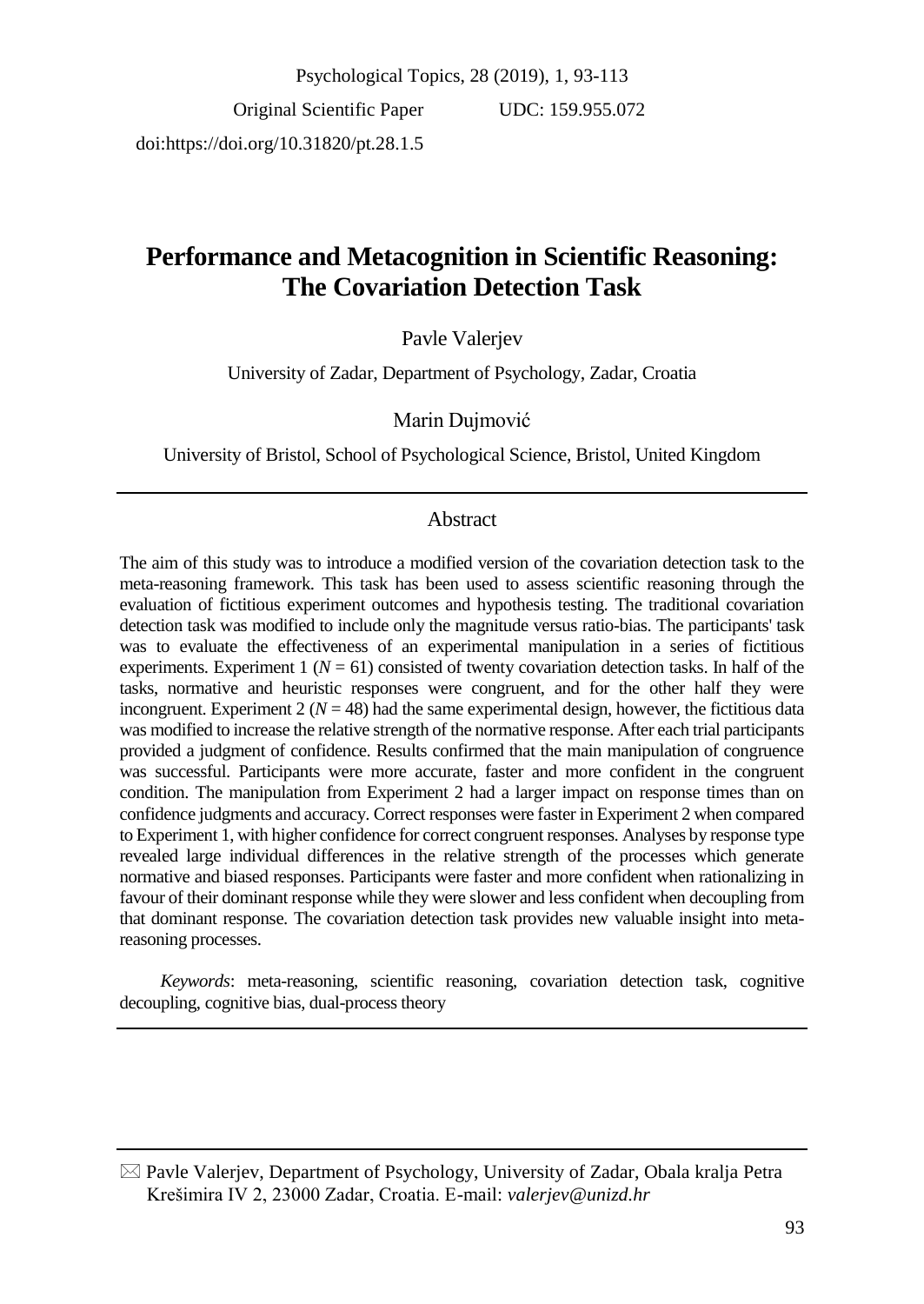#### **Introduction**

The dual-process approach to thinking assumes that there are two distinct categories of processes which lead human reasoning. Traditionally, Type 1 processes have been described as fast, intuitive, based on heuristics and with low cognitive resource requirements. On the other hand, Type 2 processes have been described as slow, analytic, deliberate and cognitively costly. Decades of research have revealed that only the difference in cognitive load remains as a defining feature, while the others are more appropriately viewed as correlates (for an excellent review see Evans & Stanovich, 2013). Modern dual-process models assume that multiple Type 1 processes generate responses during reasoning. These processes may, or may not, generate the same response. A congruent situation is observable when multiple processes generate the same response and an incongruent situation when they generate different responses. The strength of the processes, and thus, the generated responses are not necessarily equal which leads to a relative dominance of one process over the other. If the generated responses are different, then there is the possibility that a conflict between them may be detected. The detection of conflict is presumed to be one of the major triggers for initiation of Type 2 processes. The resolution of this conflict represents Type 2 processing. The conflict may be resolved in one of two ways. First, the dominant response may be chosen as the final response regardless of the conflict. This process is defined as rationalization (Pennycook, Fugelsang, & Koehler, 2015; Wason & Evans, 1975). Second, the alternative response may be chosen as the final response after cognitive dis-attachment from the dominant initial response. This process is defined as cognitive decoupling (Pennycook et al., 2015; Stanovich, 2009a). Additionally, if none of the initial responses are deemed appropriate, further processing is required to generate more responses (processing traditionally labelled as analytical thinking). For a detailed review of the current state of the dual-process approach, see De Neys (2018).

During the past couple of decades, there has been an increasing interest in expanding and supplementing reasoning research by investigating the accompanying metacognitive processes. For this purpose, the framework of meta-reasoning has been developing and growing in significance within the reasoning community. The goal of meta-reasoning research is to provide insight into control and monitoring metacognitive processes and their relationship with reasoning (Ackerman & Thompson, 2015, 2017). Meta-reasoning has been developed following the tradition of meta-memory research (Nelson & Narens, 1990), and adopts some of the measures from that tradition. A number of metacognitive indicators may be measured before (e.g. judgment of solvability), during (e.g. feeling of rightness) or after reasoning processes have been completed (e.g. final judgment of confidence). One of the main findings from meta-reasoning research has shown that participants rarely have insight into normative accuracy when generating confidence judgments (Bajšanski, Močibob, & Valerjev, 2014; Dujmović & Valerjev, 2018; Thompson & Johnson, 2014; Thompson, Prowse Turner, & Pennycook, 2011; Valerjev &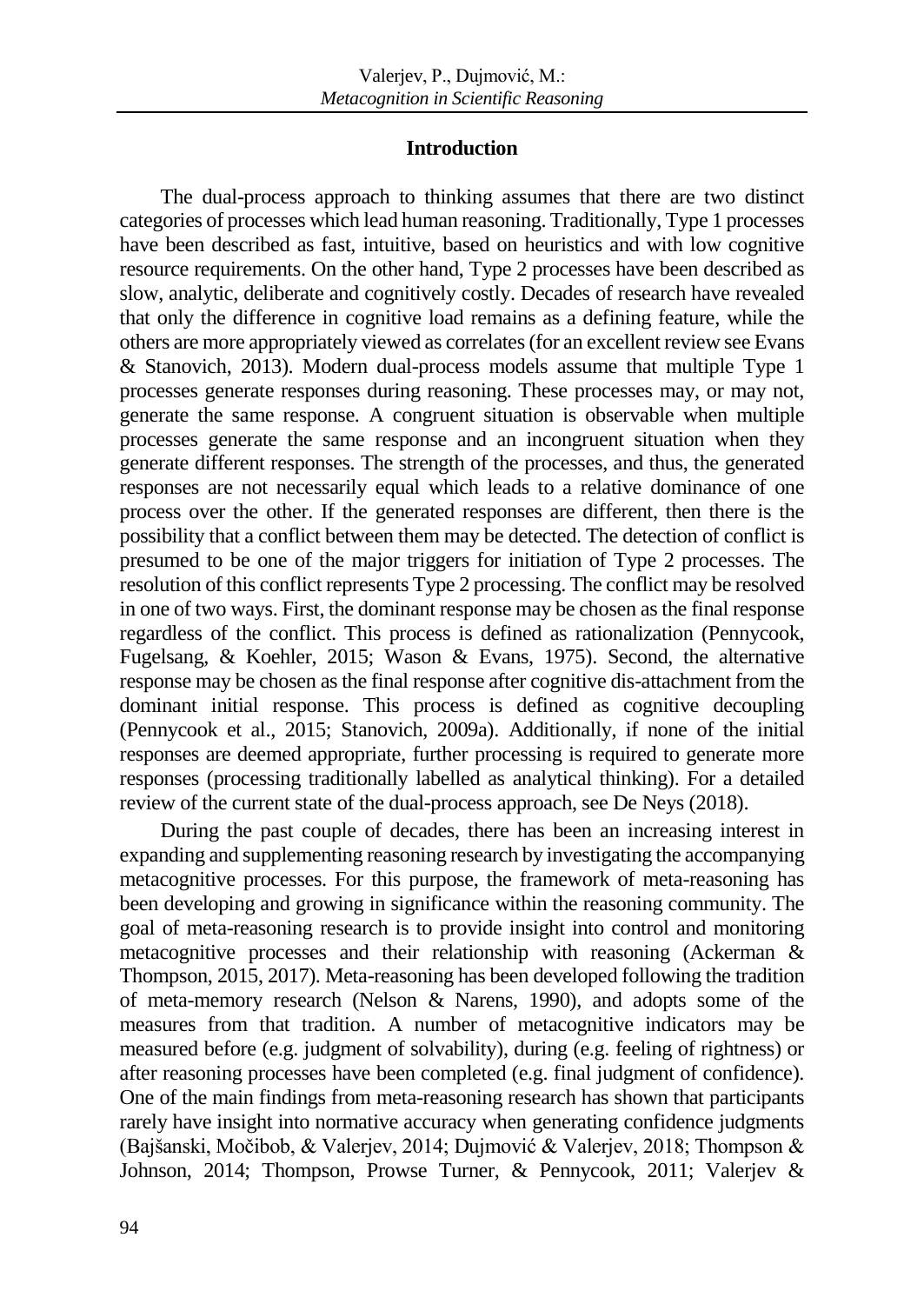Dujmović, 2017). More salient indicators have been shown to better predict metacognitive judgments. Response times, which provide a measure of response fluency, are a robust predictor of metacognitive judgments (Ackerman & Zalmanov, 2012; Thompson, Evans, & Campbell, 2013; Thompson, Prowse Turner et al., 2013). Our recent work has shown that conflict detection and resolution have an impact on the formation of metacognitive judgments, such as the confidence judgment, independently of fluency (Dujmović & Valerjev, 2018). Furthermore, lower confidence and feeling of rightness are correlated with the probability of rethinking initial answers in reasoning tasks (Shynkaruk & Thompson, 2006; Thompson & Johnson, 2014; Thompson, Prowse Turner et al., 2013). Finally, more emerging evidence points towards large individual differences in sensitivity to conflict (Dujmović & Valerjev, 2018; Frey, Johnson, & De Neys, 2018; Mevel et al., 2015). These findings have proven valuable for developing reasoning models, especially within the dual-process approach, and in understanding the relationship between reasoning and metacognitive processes.

Meta-reasoning research has mostly relied on tasks which are based on processes which may produce conflicting responses based on the experimental manipulation. In incongruent (conflict) versions, these tasks, most commonly, have two dominant responses one of which is based on a cognitive heuristic, while the other is traditionally considered analytical. It is worth noting that modern models of dual processing propose that, what was traditionally considered an analytical response, may rather be viewed as a different type of heuristic. For example, researchers speculate on the existence of *logical intuitions* (De Neys, 2012, 2014) which provide logically correct responses as fast as belief bias. Some of the common tasks are categorical syllogisms (Thompson & Johnson, 2014; Thompson & Morsanyi, 2012), conditional reasoning (Markovits, Thompson, & Brisson, 2015), the base rate neglect task (De Neys & Glumicic, 2008; Dujmović & Valerjev, 2018; Pennycook et al., 2015), items from the Cognitive Reflection Task (CRT) (Toplak, West, & Stanovich, 2014), the Linda problem (Aczel, Szollosi, & Bago, 2016), the denominator neglect task (Kirkpatrick & Epstein, 1992; Thompson & Johnson, 2014), moral reasoning tasks (Bialek & De Neys, 2016), and causal reasoning tasks (Fugelsang & Thompson, 2003; Thompson & Johnson, 2014). Many of the results in these studies point towards convergent conclusions, but it is important to continue investigating new tasks within the meta-reasoning approach for a number of reasons. First, the cognitive bias which is conflicted with normatively correct thinking can vary depending on the task. This means that investigating new tasks and biases provides valuable information about the underlying cognitive mechanisms. Additionally, converging evidence connects traditionally separated domains of reasoning such as inductive reasoning, deductive reasoning, probabilistic reasoning, moral reasoning and others. Second, it is difficult to find a fine balance between methodological control, experimental manipulation and ecological validity. For example, the commonly used version of the base rate neglect task (De Neys & Glumicic, 2008) formally does not have a normatively correct response. Formal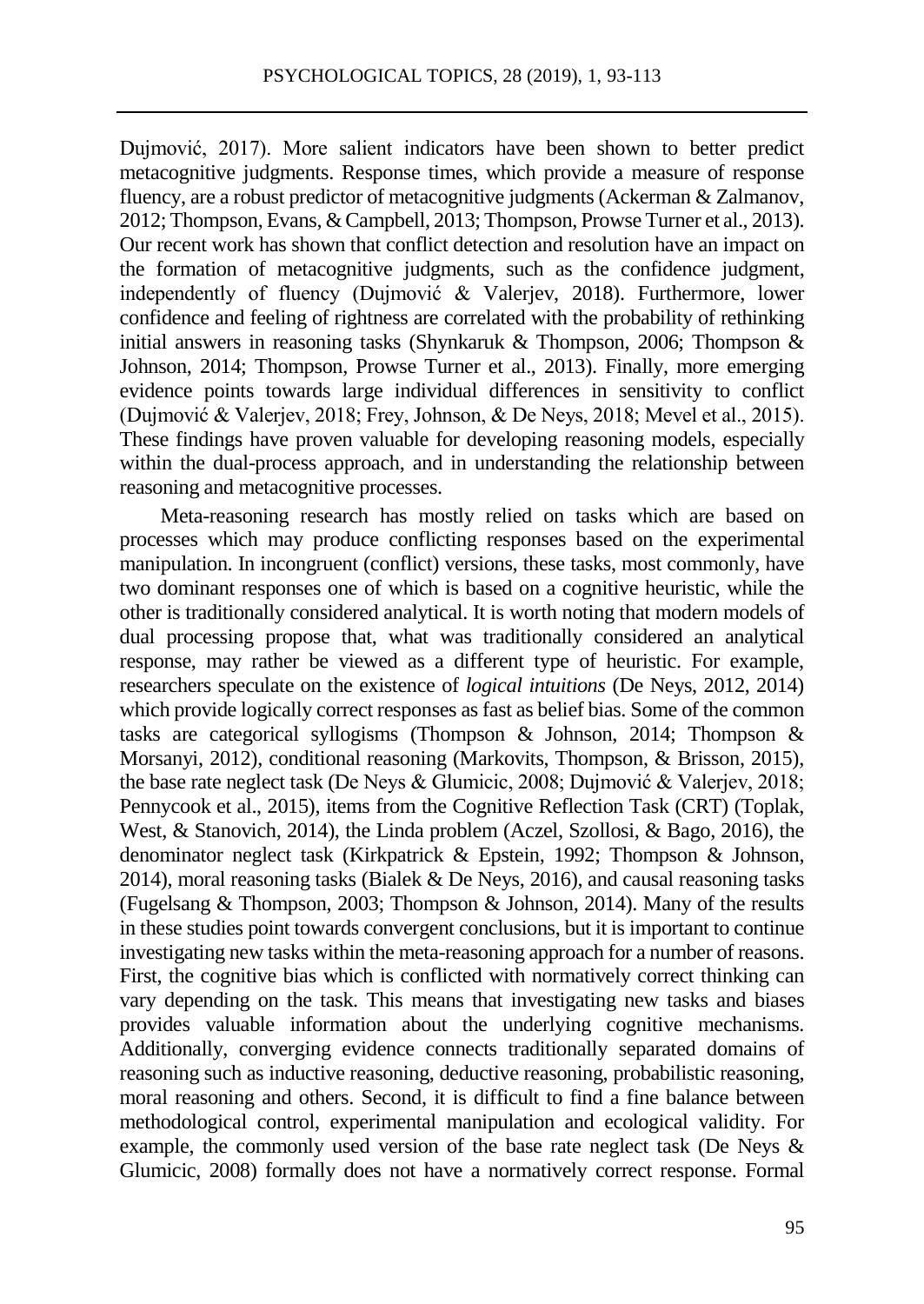logic, on the other hand, has a normatively correct response, but seems artificial to participants. Tasks such as the Linda problem rely on the conjunction rule which is rather difficult to grasp. Third, in most of these tasks the dominant Type 1 response is far more dominant than the alternative (Dujmović & Valerjev, 2018; Pennycook et al., 2015; Thompson et al., 2011; Thompson, Prowse Turner et al., 2013). This means that experimental manipulations have to be implemented in an extreme form in order to overcome this gap and may not provide enough in-depth insight into the process which generates the alternative response. It also makes it more difficult to examine the sensitivity to the conflict between the two responses when it is present.

The reasoning literature has an abundance of tasks which have traditionally been used to investigate human rationality. These tasks cover a variety of different areas of reasoning. Scientific reasoning includes the evaluation of evidence, hypothesis formation and testing, evaluating causal relationships etc. (Stanovich, 2009b). These skills are used in everyday thinking as well as in a number of laboratory experiments. Some of the tasks which employ scientific reasoning are the Wason selection task, the covariation detection task, causal reasoning tasks and various probabilistic reasoning tasks. The covariation detection task has been described as an exemplary task concerned with scientific reasoning (Stanovich, West, & Toplak, 2016). Toplak, West, and Stanovich (2011) investigated the relationship between the CRT and what they labelled as heuristics-and-biases tasks. The covariation detection task which has been adopted for the current study was one of those tasks. The original task was described as shown below.

A doctor had been working on a cure for a mysterious disease. Finally, he created a drug that he thinks will cure people of the disease. Before he can begin to use it regularly, he has to test the drug. He selected 300 people who had the disease and gave them the drug to see what happened. He selected 100 people who had the disease and did not give them the drug in order to see what happened. The table below indicates what the outcome of the experiment was:

|                          | Cure             |    |
|--------------------------|------------------|----|
|                          | Yes              | N٥ |
| <b>Treatment</b> present | $\mathcal{V}(M)$ |    |
| Treatment absent         | 75               |    |

Participants were asked to judge whether this treatment was positively or negatively associated with the cure for this disease by circling a number from a scale ranging from -10 (*strong negative association*) to +10 (*strong positive association*). Negative judgments, which indicated the inefficacy of the treatment, were scored as correct.

This task presents participants with a simple fictitious experiment and asks them to evaluate the results. Early research in covariation tasks was concerned with how people process covariations and how they valued information based on spatial layout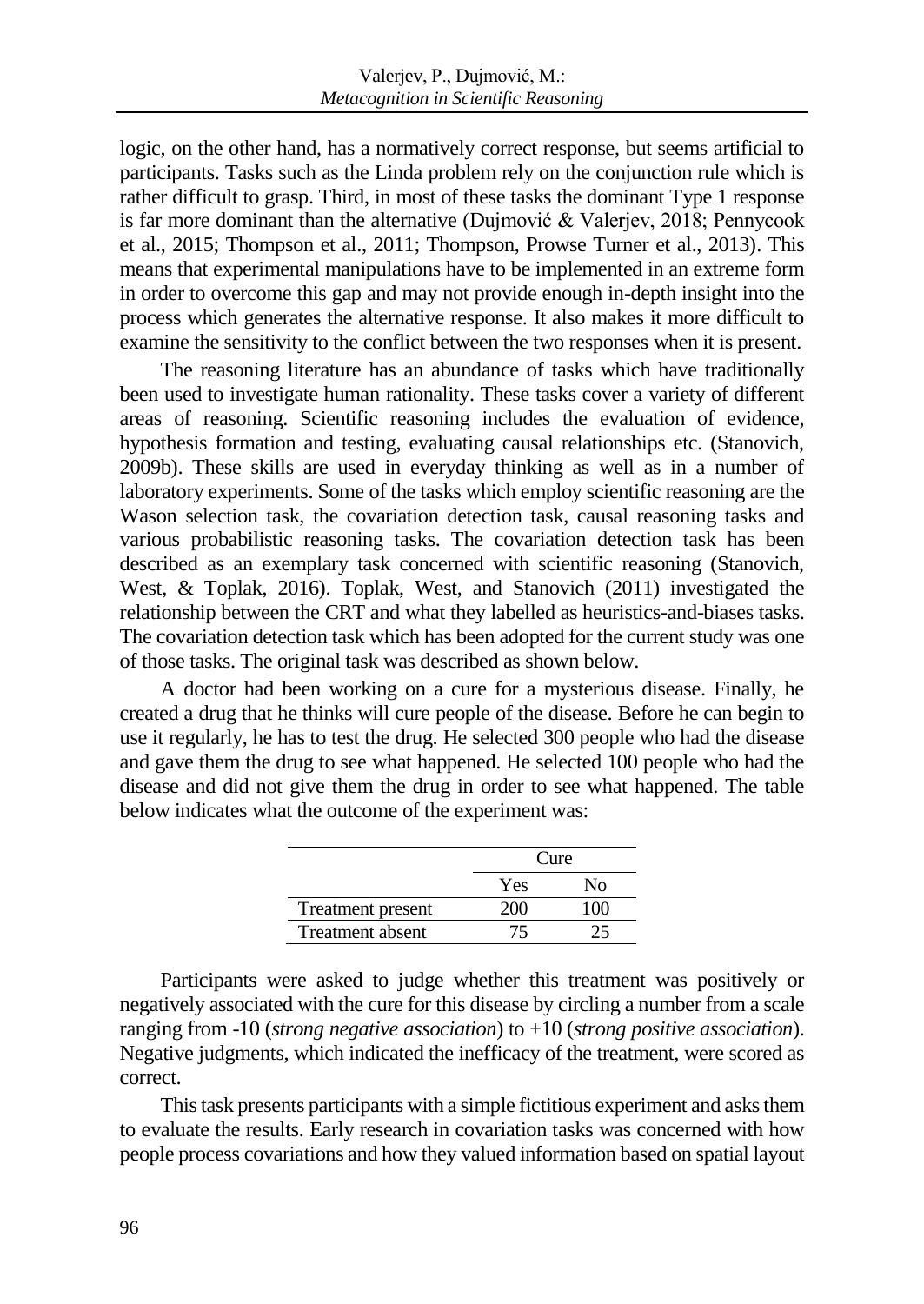of the data rather than researching biases in reasoning (Kao & Wasserman, 1993; Wasserman, Dorner, & Kao, 1990). Later, Stanovich, and West (1998a, 1998b) introduced a belief bias component to the task. As can be seen in the example above, belief in the effectiveness of a cure compared to a placebo needs to be ignored in order to recognize that the cure was inefficient (Sa, West, & Stanovich, 1999). The ratio of positive to negative outcomes is higher in the treatment-absent condition when compared to the treatment condition. The task requires decontextualization in order to be solved correctly. While studying this problem we noticed a more basic principle which may be the main source of bias in the specific example above. The principle seems to have the same underlying mechanism as shown in the ratio bias (Miller, Turnbull, & McFarland, 1989) and denominator neglect (Kirkpatrick & Epstein, 1992) tasks. Concrete frequencies are more salient and processed more quickly than ratios which leads to a bias towards the higher frequency of positive outcomes in the treatment when compared to the treatment-absent condition. Additionally, the difference between the positive and negative outcomes in the treatment condition is larger when compared to the treatment-absent condition. It is worth noting that a similar tradition of research has focused on the formation of illusory correlations from experience of event frequencies. In this tradition participants implicitly form correlations between events or characteristics which both occur with a high or both with a low frequency even though they do not have all of the information necessary to asses the true relationship between the variables in question (Fiedler, Kutzner, & Vogel, 2013; Mullen & Johnson, 1990).

## **Overview of the Experiments**

We decided to adapt the task by eliminating the belief bias component and manipulating only the magnitude-versus-ratio conflict. Belief bias was eliminated by producing content in which prior knowledge and experience were not in favour of either option. The main experimental manipulation (the conflict of magnitude versus ratios) was achieved by generating specific sets of frequencies and ratios for our tasks (the process is explained in detail in the Appendix A. With such manipulation, we believe three desired outcomes were achieved. First, the task has a normatively correct, and a biased response which may or may not be in conflict depending on the experimental condition. Second, we expected that adjusting the ratios and frequencies provides an opportunity to achieve different levels of conflict. Third, the task achieves higher levels of ecological validity when compared to many other reasoning tasks. Daily life often requires the evaluation of outcomes based on empirical data.

The general goal of this study was to investigate the modified covariation detection task using the rapid response paradigm within the meta-reasoning framework. This task, as far as we know, has not been researched within the metareasoning framework using this paradigm. The specific goal of Experiment 1 was to confirm that conflict can be successfully manipulated and to determine the effects of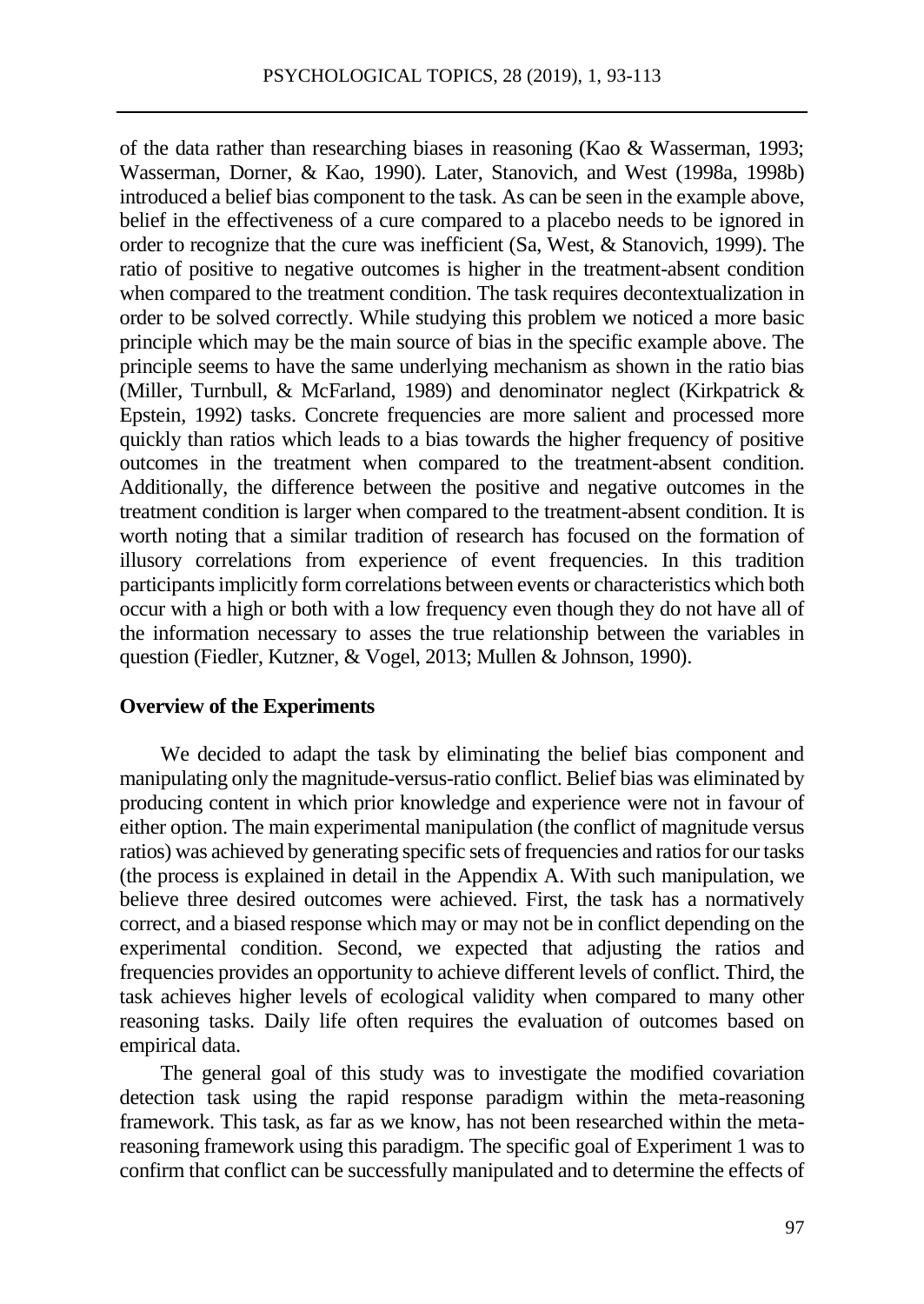this conflict on accuracy, response times and confidence judgments. Experiment 2 was designed to induce a different level of conflict when compared to Experiment 1 by increasing the ratio of positive to negative outcomes for the correct responses. Additionally, the second experiment was intended as a partial replication of Experiment 1 on an independent sample. We expected that participants would be more accurate, faster and more confident in the congruent trials and that these differences would increase in Experiment 2 when compared to Experiment 1.

## **Method**

## **Participants**

Participants for both experiments were recruited among undergraduate psychology students unfamiliar with the task. A total of 109 participants volunteered for this study (61 for Experiment 1 and 48 for Experiment 2).

## **Materials**

The materials for this study were carefully constructed using the following procedure.

Twenty imaginary scenarios which describe a change in a number of different fields were generated. These included new products, production processes, treatments, marketing campaigns etc. Alongside the description of what was introduced, additional information was provided on what was measured in order to judge the success of the innovation. For each scenario, a table of data was presented indicating the efficiency of two options (for example, the new and old techniques). An example of a scenario and data matrix can be seen in Figure 1.

| $\Lambda$ fertility clinic plans to introduce a new technique for the artificial insemination of human |                          |                            |  |
|--------------------------------------------------------------------------------------------------------|--------------------------|----------------------------|--|
| egg cells. They wanted to compare the new technique to the present one. The number of                  |                          |                            |  |
| successful fertilizations was recorded for comparison.                                                 |                          |                            |  |
|                                                                                                        | Successful fertilization | Unsuccessful fertilization |  |
| New technique                                                                                          | 94                       | 31                         |  |
| Old technique                                                                                          | 228                      | 109                        |  |

*Figure 1*. An example of the data covariation scenario and data matrix.

The example is incongruent because the correct option (the new technique) is accompanied by a smaller number of successful fertilizations and the difference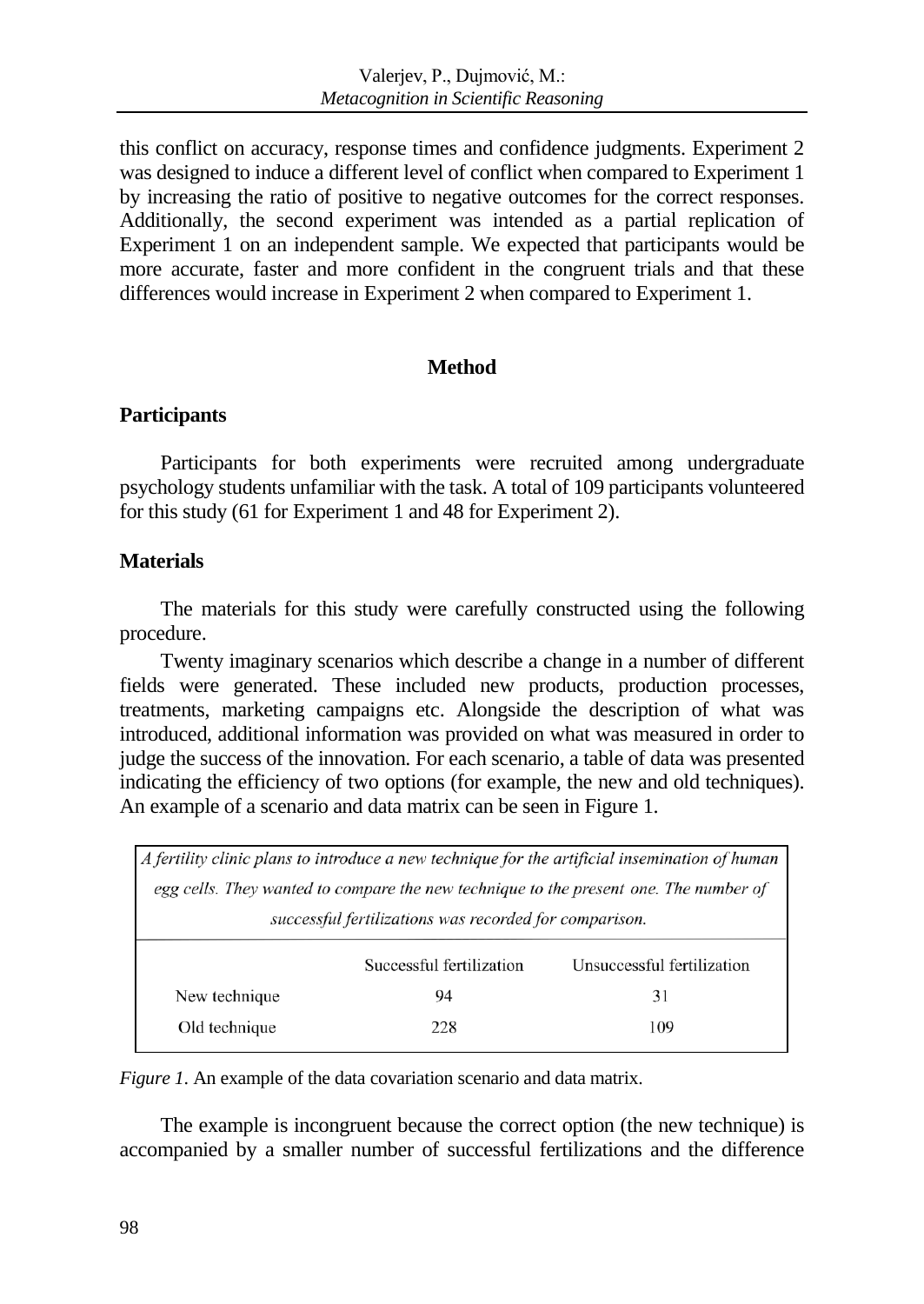between successful and unsuccessful fertilizations is smaller when compared to the old technique. However, the new technique is more efficient (a better ratio between successful and unsuccessful fertilizations) and is thus the correct option. A congruent version of this example would assign both a high frequency and high ratio (efficiency) to the same option. Frequencies were generated based on an algorithm which can be found in Appendix A, which resulted in a 3 to 1 ratio of positive when compared to negative outcomes for the correct option, and a 2 to 1 ratio for negative outcomes. The final sets of frequencies were randomly assigned to the twenty scenarios. Finally, in half of the scenarios, both for the congruent and incongruent trials, the change was the correct option, and for the other half it was the incorrect one. It is also important to note that the contents of the scenarios were generated in a way to avoid possible belief bias effects due to prior experience. This was done by not using concrete names of products and processes described in the scenarios as well as picking contexts in which there was no reason to believe the introduced novelty would necessarily lead to an improvement.

For Experiment 2, the only change was the increase of higher ratios in order to achieve an average of 8 to 1. This was achieved by adjusting the negative outcome frequencies for the correct options in Experiment 1. For example, the number of unsuccessful fertilizations in the previous example was lowered to 12.

## **Procedure**

Both experiments were conducted using E-Prime v2.10.356. Each trial started with a fixation cross which lasted 1000 milliseconds. The fixation cross was followed by the scenario. Participants were told to press a key on the keyboard after they carefully read the scenario. After a key was pressed a table similar to the one in Figure 1 appeared. Participants were instructed to analyse the data provided in the table and decide, as fast as possible, whether the change was better than the old/control option. Responses were made by pressing the appropriate key on the keyboard (the "s" key was labelled as NO, and the "k" key as YES). Responses and response times were recorded. After each response, the participants were asked to provide a confidence judgment on a six point scale, ranging from 50% (guessing) to 100% (complete confidence), with 10% increments.

Participants completed a single practice trial before the main measurement. The order of the main trials was randomized for each participant. Further, the position of positive and negative outcomes in the data tables was rotated to avoid bias towards specific positions in the tables. The procedure was the same in both experiments.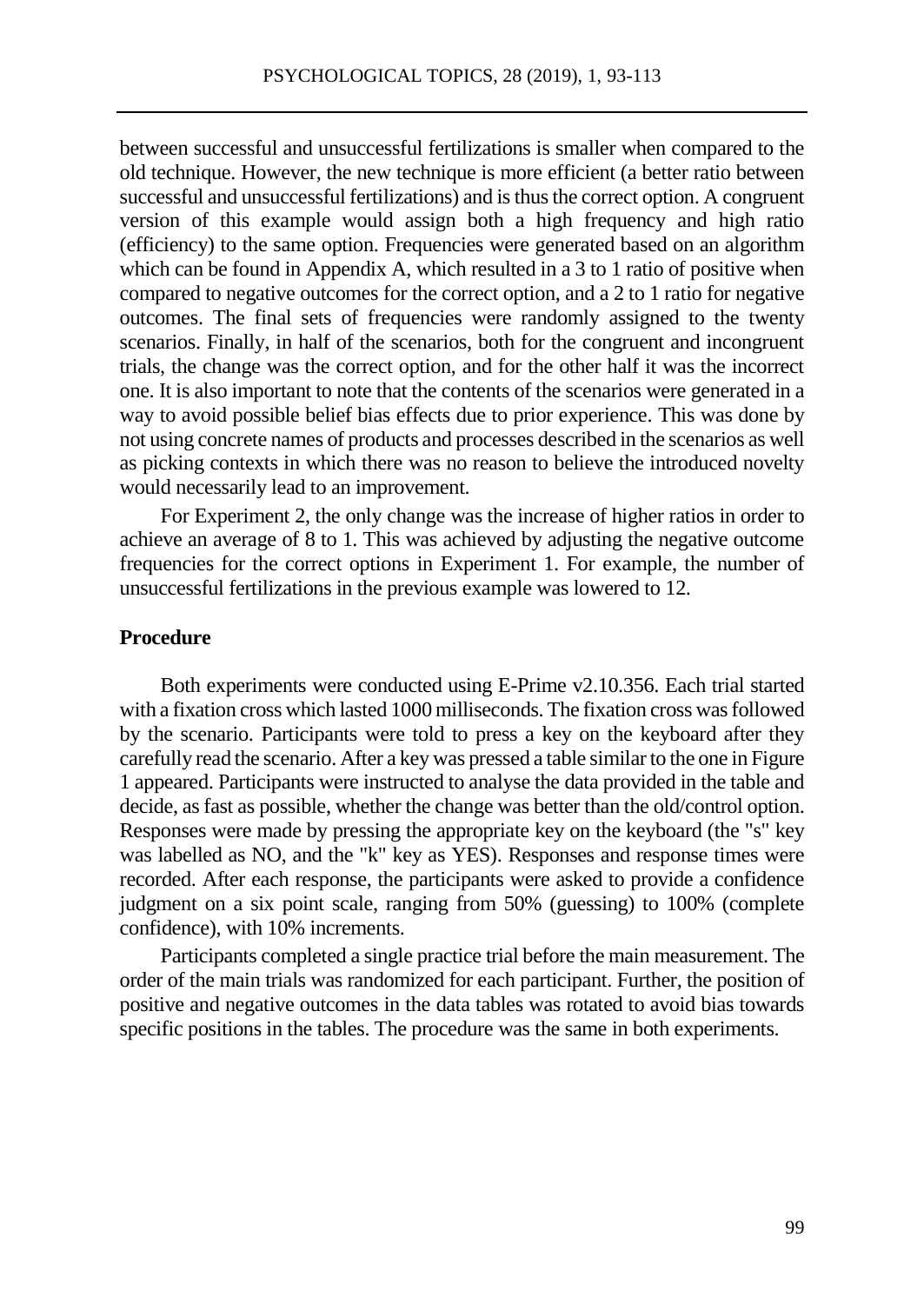## **Results**

Even though the study describes two distinct experiments conducted at different times on independent samples, the data will be analysed in a single section for brevity and in order to make it easier to compare differences between the two experiments.

# **Total Data Set Analysis**

Mean response times for congruent and incongruent conditions were calculated from median values from each participant. Mean confidence judgments were calculated from means for each participant. Finally, mean accuracy was calculated from the percentage of correct responses of each participant. The means and standard deviations from the total data set can be seen in Table 1.

Table 1

*Mean (Standard Deviations) of Response Times, Confidence Judgments and Accuracy as a Function of Congruence in Experiments 1 and 2*

|                     | Response times [ms] | Confidence [%]   | Accuracy [%]    |
|---------------------|---------------------|------------------|-----------------|
| <b>Experiment 1</b> |                     |                  |                 |
| Congruent           | 9703.88 (4246.47)   | (8.18)<br>83.21  | 92.13 (12.26)   |
| Incongruent         | 11646.03 (5276.12)  | (10.03)<br>78.07 | 57.38 (30.16)   |
| <b>Experiment 2</b> |                     |                  |                 |
| Congruent           | 7292.94 (2785.43)   | 88.32<br>(7.87)  | 96.78<br>(7.21) |
| Incongruent         | 10037.78 (3647.91)  | 79.58<br>(7.77)  | 62.92 (31.75)   |

In order to determine the effects of congruence and ratio extremity (experiment),  $2$ (experiment)  $\times$  2(congruence) mixed ANOVAs were conducted on response times and confidence judgments. For accuracy, nonparametric tests were used since the distributions of accuracy data deviated significantly from normal. Results of the ANOVAs can be seen in Table 2.

Table 2

*ANOVA Results for Response Times and Confidence Judgments*

|             | Response times |     | Confidence judgments |     |
|-------------|----------------|-----|----------------------|-----|
|             |                |     |                      |     |
| Experiment  | $6.97**$       | .U6 | $4.50^{\circ}$       | 04  |
| Congruence  | $76.44***$     | 42  | $157.64***$          | .60 |
| Interaction | 2.24           |     | $10.55***$           | 09  |

 $p < .05$ ;  $p < .01$ .

For both response times and confidence, we found a large effect of congruence. Participants were faster and more confident for responses in congruent when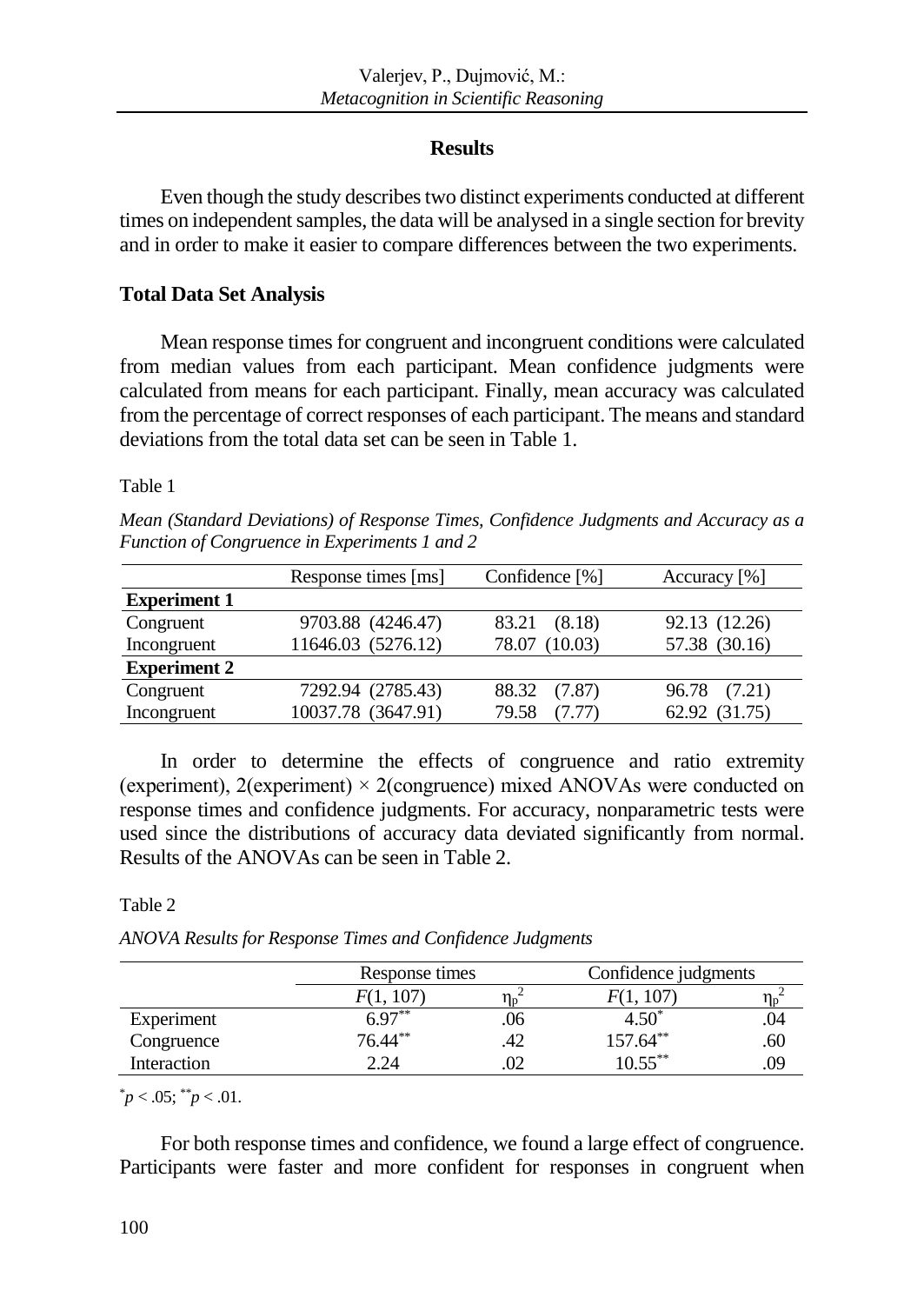compared to incongruent trials. A smaller main effect of experiment (ratio extremity) was also significant. Participants were slightly faster and more confident in Experiment 2 when compared to Experiment 1. However, for confidence judgments an interaction effect was significant due to the fact the only significant difference between the experiments was for congruent, but not for incongruent trials.

In order to determine the difference in accuracy depending on congruence, a Wilcoxon matched pairs test was conducted. The result showed participants were significantly more accurate in congruent when compared to the incongruent trials (*T*   $= 85.00, Z = 8.05, p < .01$ ). Man-Whitney U tests were conducted to determine possible differences between the two experiments (all  $U > 1161$ , all  $Z < 1.84$ ,  $p >$ .05). Results showed there were no significant differences between the two experiments for both congruent and incongruent trials.

#### **Analysis by Response Type**

Further analyses were conducted in order to determine the effect of response type on response times and confidence judgments. For both experiments, mean response times and confidence judgments were calculated for correct congruent, correct incongruent and incorrect incongruent responses and analysed by conducting 2×3 mixed ANOVAs. Incorrect responses in the congruent version of the task are not cued by the hypothesized heuristic or by deliberate reasoning about proportions so it can be attributed to either response errors or processes not predicted by the design, so they are excluded from these analyses. Results of these analyses can be seen in Table 3.

#### Table 3

|               |                     | Response times |                        | Confidence judgments |  |
|---------------|---------------------|----------------|------------------------|----------------------|--|
|               | $F(df_1, df_2)$     |                | $F(df_1, df_2)$        |                      |  |
| Experiment    | 3.02<br>86)         | .03            | 3.59<br>86)            | .04                  |  |
| Response type | 26.96**<br>(2, 172) | .24            | $66.05***$<br>(2, 172) | .43                  |  |
| Interaction   | (72)<br>l.41        | .02            | $3.41*$                | .04                  |  |

*ANOVA Results for Response Times and Confidence Judgments Depending on the Response Type (Correct Congruent, Correct Incongruent and Incorrect Incongruent)*

 $p < .05$ ;  $p < .01$ .

Only the main effect of response type was significant for response times. Posthoc analysis (Tukey HSD) showed that correct responses in the congruent trials (*M*  $= 8622$  ms, *SD* = 3859) were faster when compared to both correct ( $M = 11839$  ms,  $SD = 4380$ ) and incorrect ( $M = 12267$  ms,  $SD = 7777$ ) responses for incongruent trials. The difference between the two types of responses in the incongruent condition was not significant. While the main effect of the experiment was marginal  $(p = .09)$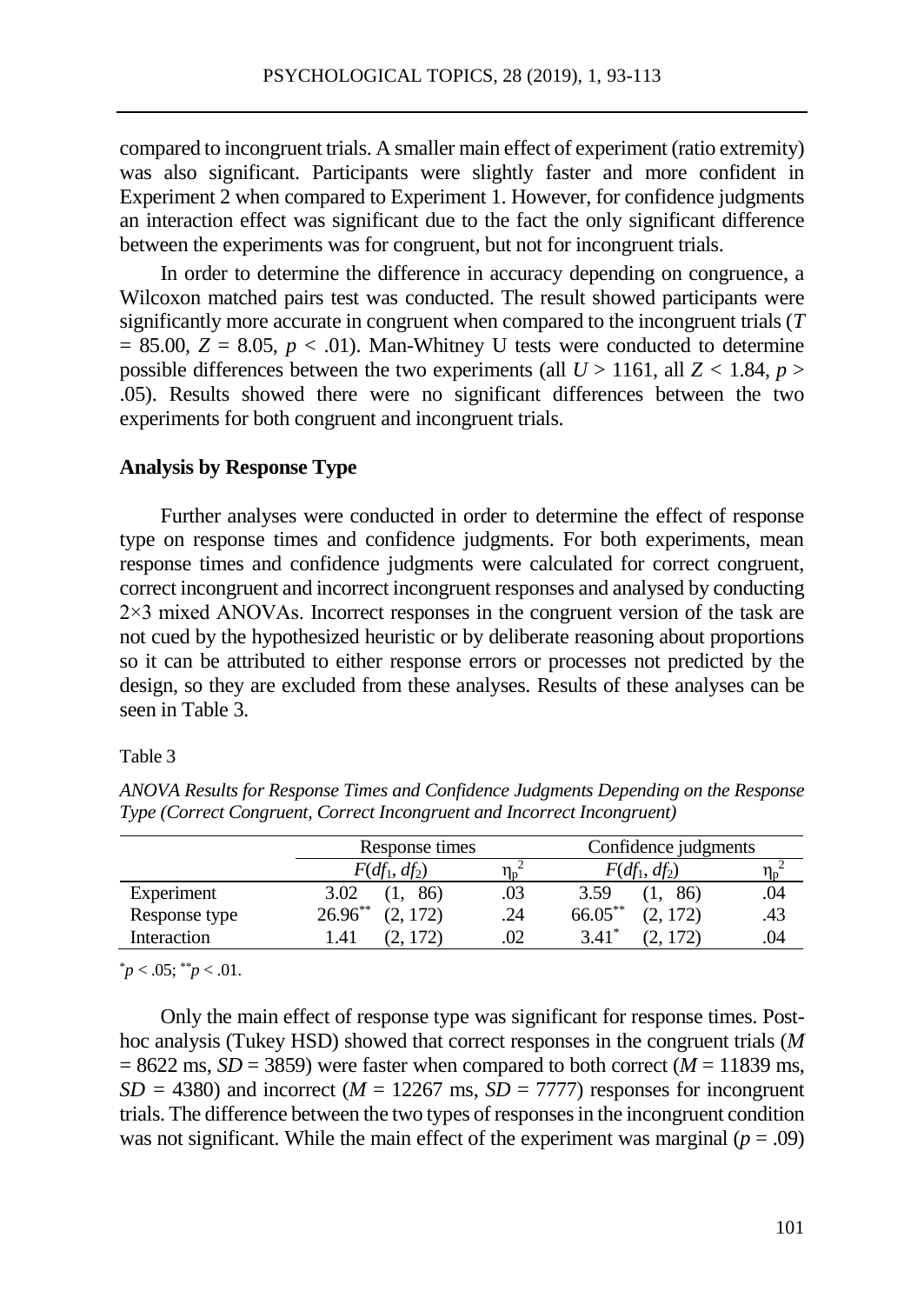and the interaction effect was not significant, the pattern of results is interesting as can be seen in Figure 2.



*Figure 2.* Response times as a function of response type in Experiments 1 and 2 (spreads represent 95% confidence).

For confidence judgments the main effect of response type and the interaction were significant. Post-hoc analysis showed participants were significantly more confident for correct congruent ( $M = 85.42\%$ ,  $SD = 8.37$ ) than both correct ( $M =$ 77.84%,  $SD = 9.12$ ) and incorrect ( $M = 75.64\%$ ,  $SD = 10.51$ ) incongruent responses. The difference between the two types of responses in the incongruent condition was also significant. Participants were more confident in Experiment 2 when compared to Experiment 1 only for correct congruent responses, but not for either of the response types in the incongruent condition. The mean values can be seen in Figure 3.

As mentioned in the Method section, it was correct to recognize the change as better when compared to the old/control option for half of the trials, and for half the trials it was correct to recognize it as worse. An additional analysis was conducted by introducing this control feature as an independent variable (new better/old better) which we will label as the *novelty* effect. The same analyses as the ones above were conducted with this additional effect. Two (response times and confidence) 2(experiment)  $\times$ 2(novelty)  $\times$  3(response type) ANOVAs were conducted. Results showed that all of the previously significant effects were the same and did not interact with the novelty effect. Interestingly, for confidence judgments the main effect of novelty was significant  $(F(1, 107) = 13.95, p < .01, \eta_p^2 = .11)$ . Participants were more confident in trials in which the change was the normatively better choice  $(M =$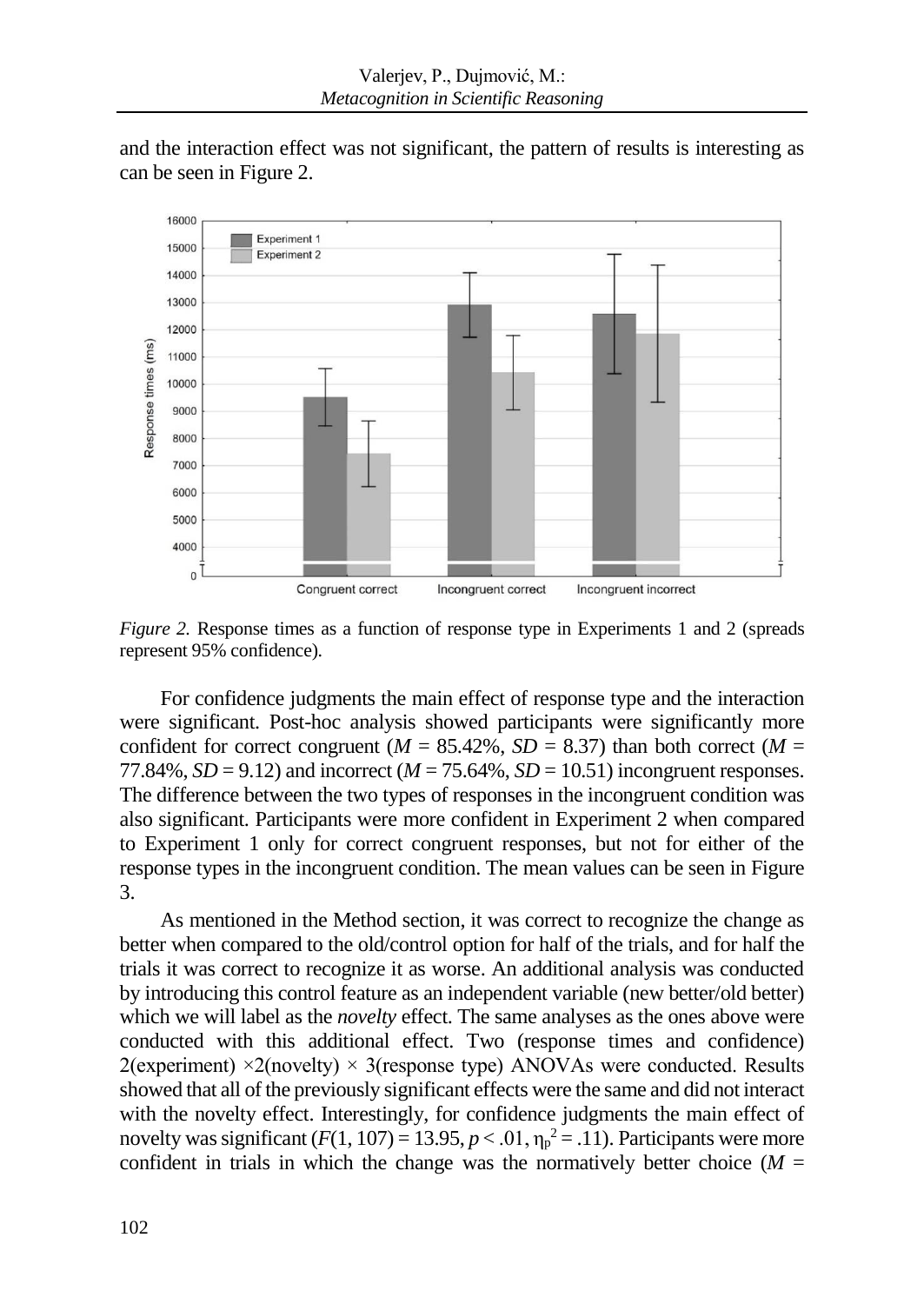82.94%,  $SD = 8.62$ ) than the old/control option  $(M = 81.25\%, SD = 8.40)$ . The effect was not significant for response times.



*Figure 3.* Confidence judgments as a function of response type in Experiments 1 and 2 (spreads represent 95% confidence).

#### **Analysis of Individual Differences**

Previous studies have shown there are significant individual differences in conflict sensitivity during reasoning (Dujmović & Valerjev, 2018; Frey et al., 2018; Mevel et al., 2015). Similar to a recent study (Dujmović & Valerjev, 2018) we decided to test for possible differences by forming two sub-groups of participants based on their accuracy in the incongruent condition. Mean accuracy in that condition across both experiments was 59.84% (with a median of 60%) so the median was chosen as the critical value. Participants with a lower accuracy were assigned to the low accuracy group ( $N = 49$ ), while participants with 60% or higher accuracy were assigned to the high accuracy group ( $N = 60$ ). Two 2(experiment)  $\times$  $2$ (accuracy group)  $\times$  3(response type) ANOVAs were conducted for response times and confidence judgments. Response times analysis revealed (alongside previously determined effects) a main effect of accuracy group ( $F(1, 84) = 5.51$ ,  $p < .05$ ,  $\eta_p^2 =$ .06) which showed participants in the higher accuracy group were generally slower. However, the key finding was a significant accuracy group by response type interaction (*F*(2, 168) = 14.69, *p* < .01,  $\eta_p^2$  = .15) which can be seen in Figure 4.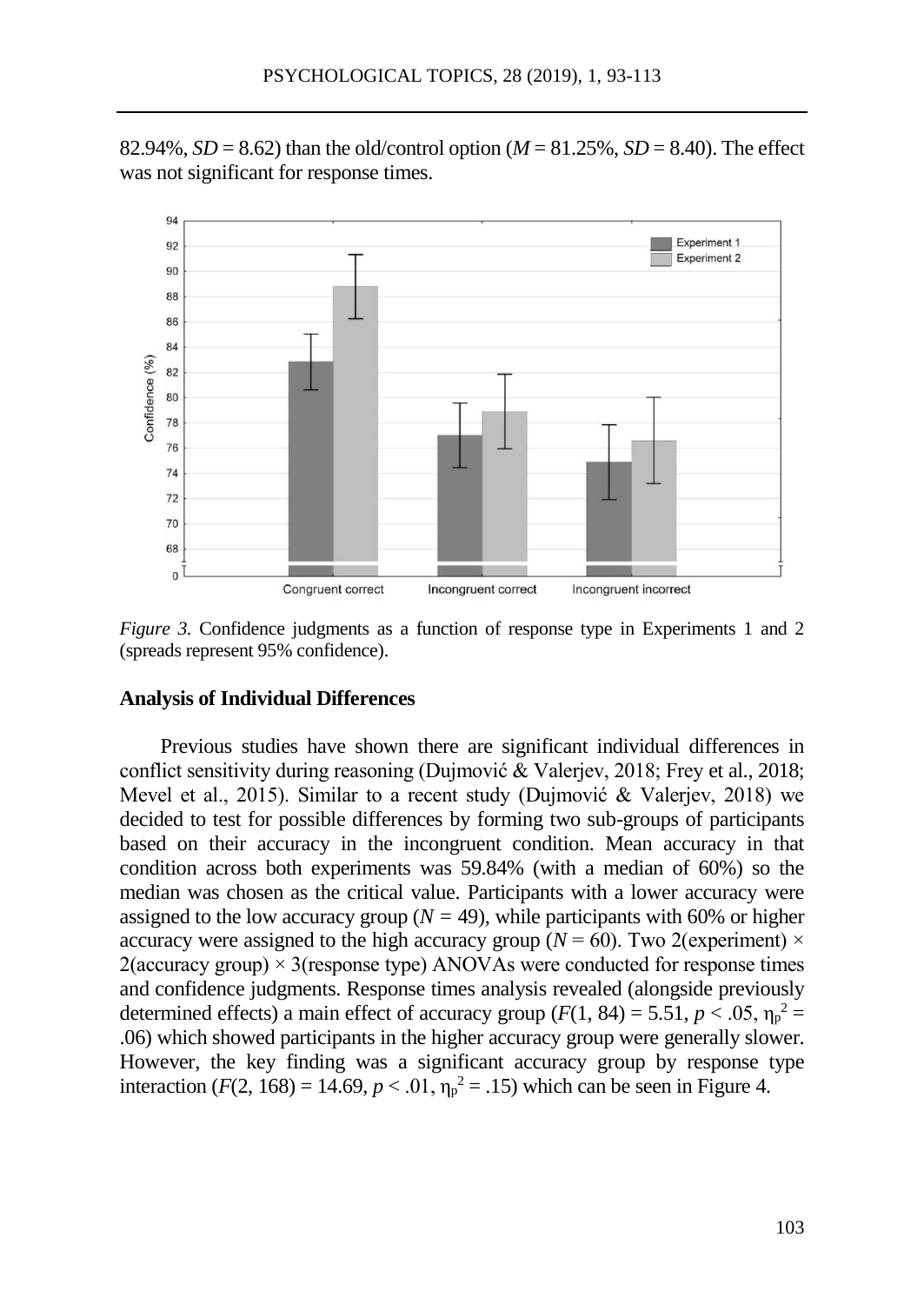

*Figure 4.* Response times as a function of response type and accuracy group (spreads represent 95% confidence).

Post-hoc analysis of the interaction showed the high accuracy group was significantly slower when compared to the low accuracy group only when responding incorrectly in the incongruent condition, but differences in the remaining two response types were not significant. It is worth noting that the accuracy group by response type effect was the same for both experiments, and that no other interactions were significant.

The same analysis of confidence judgments revealed a significant accuracy group by response type interaction  $(F(2, 168) = 12.11, p < .01, \eta_p^2 = .13)$  which can be seen in Figure 5. Post-hoc analysis showed participants in the high accuracy group, in comparison with the low accuracy group, were significantly more confident when providing correct responses in the incongruent condition. The differences were not significant for the other two response types, but it is worth noting that the direction of the difference between the two groups was reversed for incorrect responses in the incongruent condition. As was the case for response times, the accuracy group effect interacted only with response type and the pattern of results was the same in both experiments.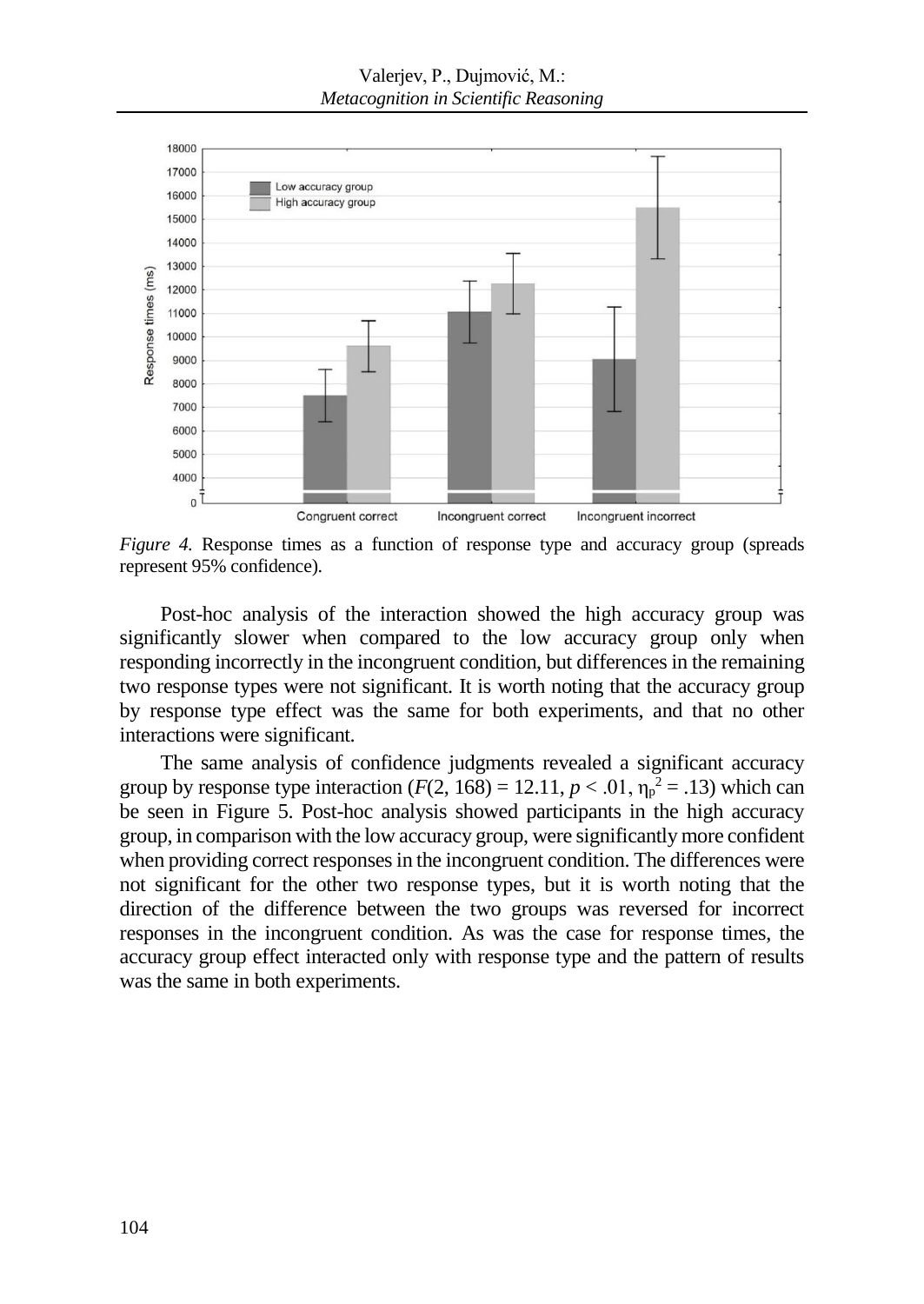

*Figure 5.* Confidence judgments as a function of response type and accuracy group (spreads represent 95% confidence).

#### **Discussion**

The goal of this study was to modify the covariation detection task in order to investigate the magnitude-versus-ratio bias within the meta-reasoning framework, which is the first study of this kind, as far as we know. This task has been used to provide insight into what is described as scientific reasoning which involves testing hypotheses, evaluating results, covariation and causation (Stanovich, 2009b; Stanovich et al., 2016). In general, the two independent experiments revealed a strong effect of conflict on all three of the dependent variables. Participants were more accurate, faster and more confident when the frequency and ratio information were congruent (point towards the same response). Experiment 2 successfully replicated the effect of congruence and revealed a significant effect of ratio extremity on response times and confidence judgments. Participants from Experiment 2 were, generally speaking, faster and more confident than participants from Experiment 1. We also expected ratio extremity to increase accuracy in Experiment 2 when compared to Experiment 1. The data shows an increase of accuracy in both congruent and incongruent conditions in Experiment 2, however, the difference was not statistically significant. From the general analysis, we can conclude that the main experimental manipulation of congruence was successful and had a very similar effect as in other reasoning tasks. When conflict is successfully detected in incongruent trials, additional processing is required to resolve the conflict. This additional processing prolongs response times. Conflict also leads to lower levels of confidence which other studies have shown to be both a direct and mediated effect.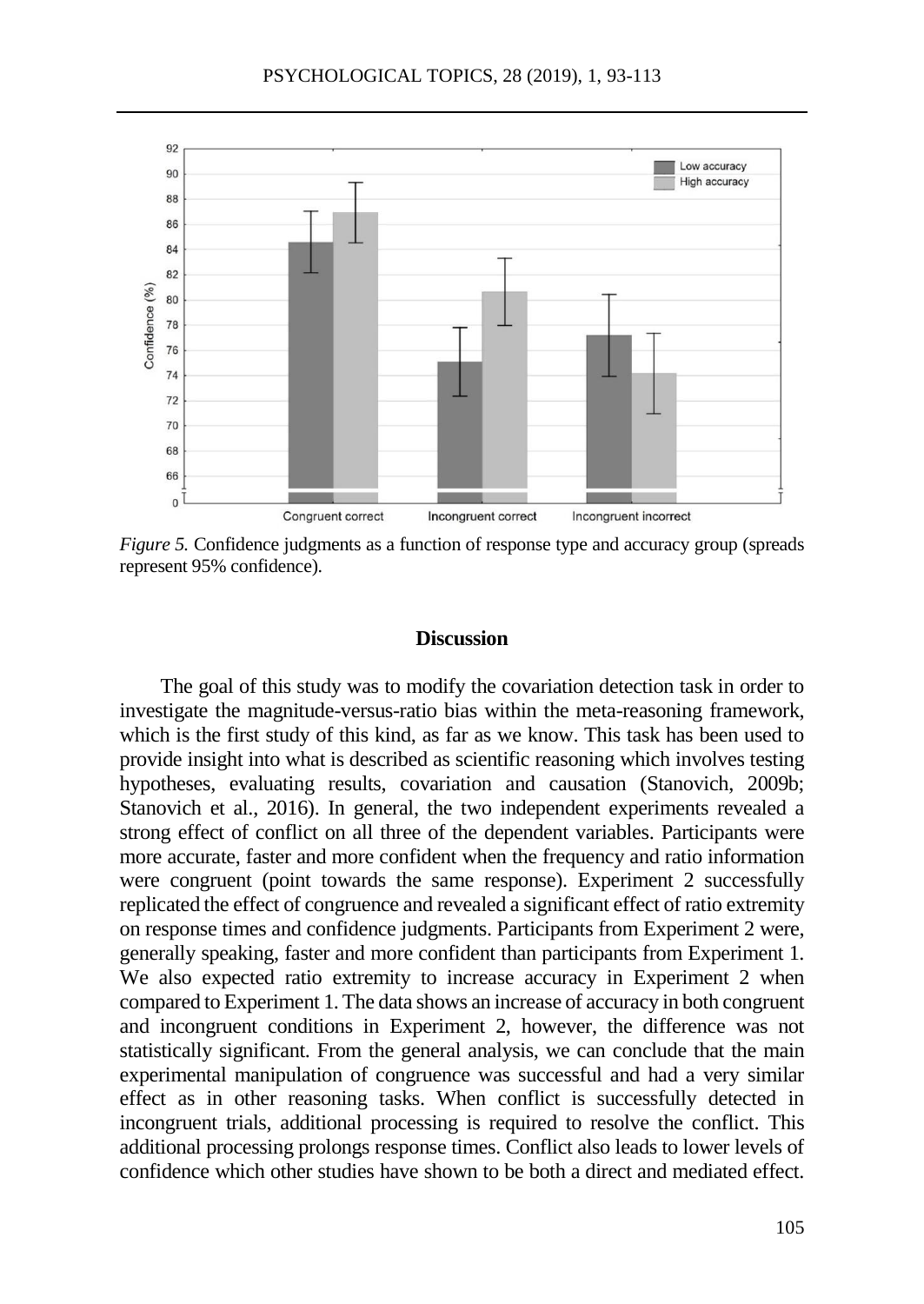Some results show that the detection of conflict lowers confidence levels even when there is no significant impact on response times (Dujmović & Valerjev, 2018), on the other hand, there is an indirect effect of conflict on confidence due to the well documented relationship between fluency and metacognitive judgments (Ackerman & Zalmanov, 2012; Thompson, Evans et al., 2013; Thompson, Prowse Turner et al., 2013). Conflict resolution prolongs response times which are negatively correlated with confidence judgments. Due to the low proportions of correct responses in previous studies with the covariation detection task (Toplak et al., 2011; West, Toplak, & Stanovich, 2008; Stanovich & West, 1998b), we speculated that the bias towards larger numbers would be the dominant Type 1 process. However, in previous studies, the task was significantly different from our modification in two important ways. First, belief bias was present, and in some cases, represented the main source of bias (Stanovich & West, 1998b; Sa et al., 1999; West et al., 2008) without known interactions with the bias towards larger numbers. Second, participants were instructed to respond in terms of a perceived positive or negative relationship between the treatment and the positive outcomes. Our study showed that, when controlling for other effects, accuracy in incongruent conditions proves to be quite high (around 60%). This would indicate that the two processes which generate the ratio and frequency based responses are closer in strength than expected. It is quite plausible that in this format, the ratio information generated the more dominant response. If this were the case, we would expect the proportion of successful conflict detections in Experiment 2 to be lower than in Experiment 1, leading to more accurate, faster and more confident responses in incongruent trials. While this was generally true, the non-significant difference in confidence represents a deviation from those expectations.

Since simple effects do not provide enough detailed information in these types of studies, it is important to analyse data based on response type. Correct responses in the congruent condition are used as a baseline. These responses should result in highest accuracy rates, shortest response times and highest confidence levels since both the heuristic and normative processing cue the same option. In order to truly test for the effect of conflict and its detection on meta-reasoning, it is important to compare the correct congruent responses to both correct and biased responses in the incongruent condition. For example, if there were no difference between the correct congruent and biased incongruent responses, then it would be difficult to argue that the participants are sensitive to conflict regardless of the response they make in the incongruent condition. Studies within the reasoning and meta-reasoning framework have shown that people are indeed sensitive to conflict even in the presence of strong biases (De Neys & Glumicic, 2008; Dujmović & Valerjev, 2018; Pennycook et al., 2015; Thompson & Johnson, 2014). If the two processes which generated the responses in our version of the task were closer in strength than is usually the case in reasoning research, we would expect a clear effect of conflict regardless of response type in the incongruent condition. The results proved this expectation to be correct. Participants were slower and less confident for both correct and incorrect responses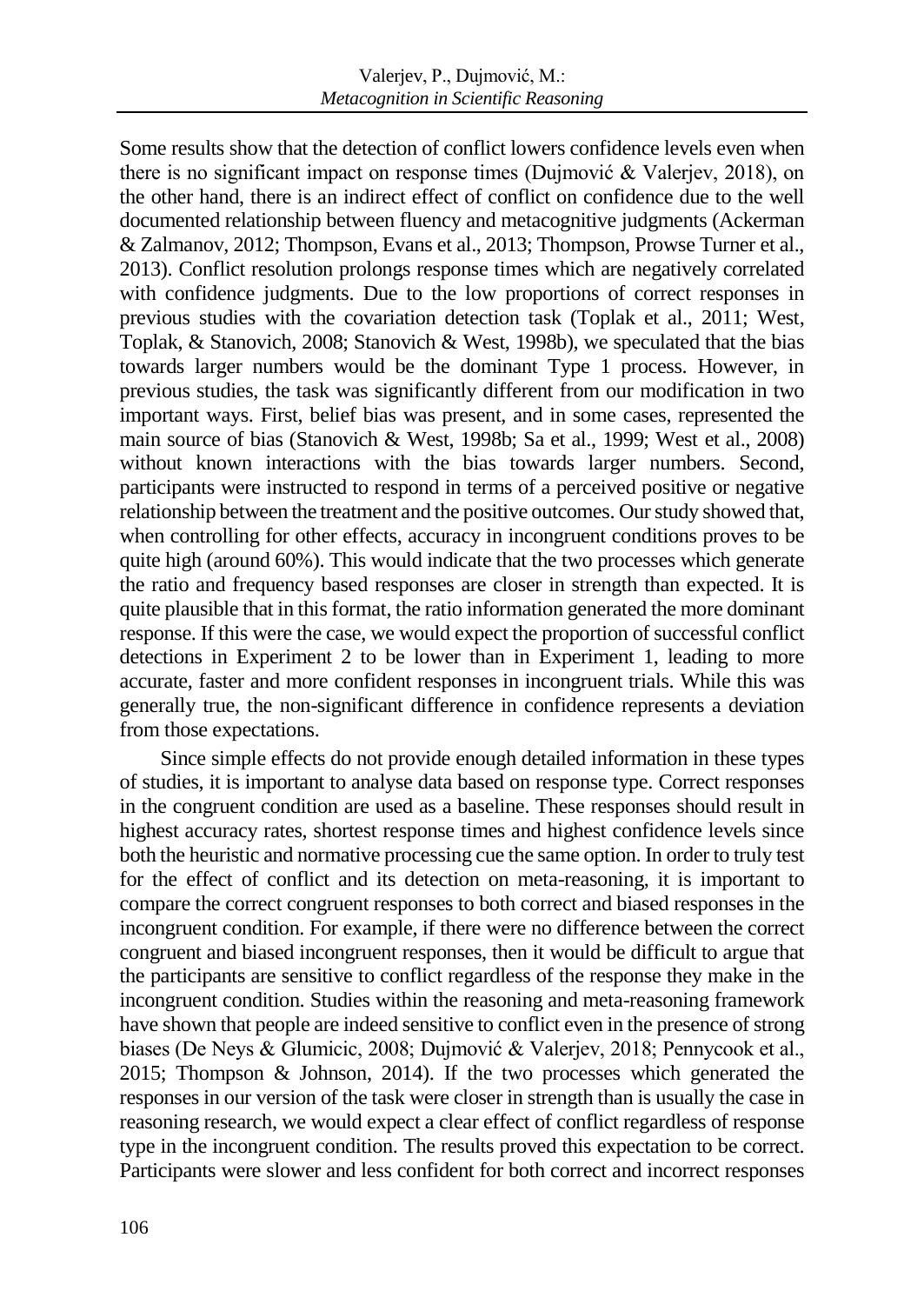in the incongruent condition when compared to the congruent condition, and this was true in both experiments. Additionally, participants were more confident when giving correct responses in incongruent trials while the difference in response times was not significant. These results provide an additional argument towards the speculated dominance of ratio versus frequency information in this format of the task. If the ratio information is relatively stronger, then cognitive decoupling of that response, and towards the frequency-based response, should have a greater impact than vice versa. This would explain the observed differences in confidence levels between the correct and incorrect responses in the incongruent condition. The significant difference in confidence and non-significant difference in response times also provide evidence towards an independent effect of conflict detection and resolution on metacognitive judgments, beyond the fluency-metacognition relationship.

Closer observation of the data revealed that participants in Experiment 2 were faster when giving correct responses in congruent and incongruent trials when compared to participants in Experiment 1, but not when giving incorrect responses in incongruent trials. The more interesting analysis of confidence judgments revealed an interaction effect between ratio extremity and response type. Confidence was significantly higher in Experiment 2 for correct congruent responses but not for either correct or incorrect responses in the incongruent condition. We expected that in Experiment 2 confidence would be higher for correct, but lower for incorrect responses in the incongruent condition when compared to Experiment 1. This was expected because the information in favour of the correct response was stronger in Experiment 2, and conversely, the arguments for incorrect responses were weaker, relatively speaking. However, the only significant difference in confidence between the two experiments was observed for correct congruent responses, in favour of Experiment 2. This would indicate that the drop in confidence for incongruent trials is mainly determined by the fact that conflict was detected and by the outcome of the resolution of that conflict (response type). The increased strength of the ratio information in Experiment 2 did not lead to a more extreme drop in confidence for incorrect responses or to a mitigated drop for correct responses in the incongruent condition. Considering sample size and type of measurement, there is a possibility that the manipulation was not extreme enough to reveal the effect. Another possibility is that the increased ratio extremity influences the probability of conflict detection but has a limited impact after successful detection.

Since the complicated task of drawing conclusions about processes within metareasoning is made even more complicated by findings of significant individual differences in both conflict sensitivity (Dujmović & Valerjev, 2018; Frey et al., 2018; Mevel et al., 2015) and cognitive styles (Stanovich et al., 2016; Stanovich & West, 1998a; West et al., 2008), it is necessary to incorporate them into meta-reasoning experiments even when those differences are not the focus of the study. In a previous study (Dujmović & Valerjev, 2018), we demonstrated a successful method of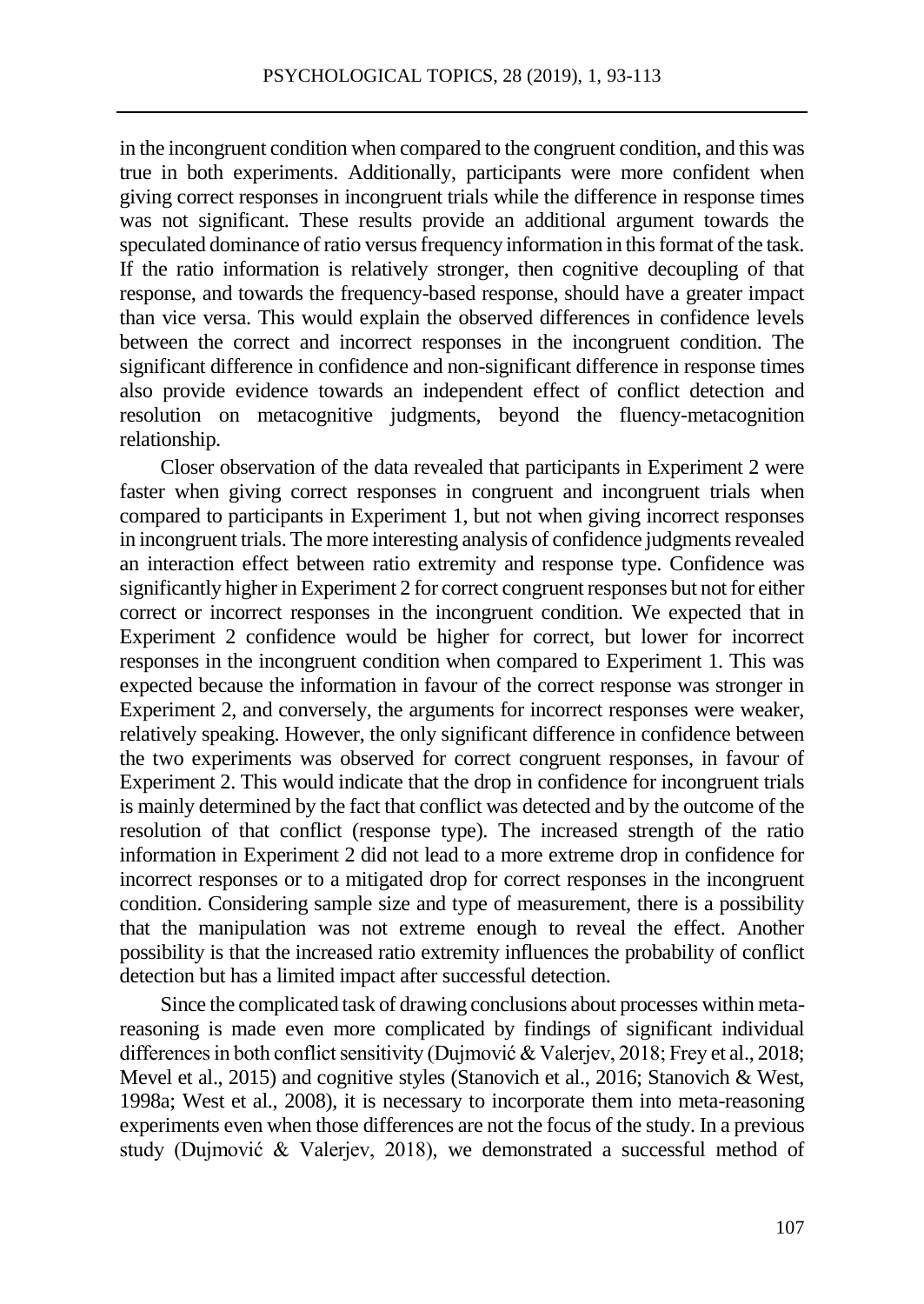differentiating between conflict sensitive and conflict insensitive participants based on their accuracy in incongruent trials. For this study, participants were grouped based on median accuracy in the incongruent trials  $(C = 60\%)$  into a low and high accuracy group. Response time and confidence data analysis based on response type and accuracy group revealed, perhaps, the most interesting findings of the study. Results showed participants in the high accuracy group were slower and less confident for incorrect responses when compared to correct ones in the incongruent condition. On the other hand, participants in the low accuracy group were faster and more confident for incorrect when compared to correct responses in the incongruent condition. This finding indicates that the dominance pattern of the processes which generate the two types of responses is not the same for these two groups of participants. In the high accuracy group, the ratio carried more weight relative to the magnitude information. Conversely, in the low accuracy group, the pattern was reversed. The result has two very important implications in light of recent developments within the dual-process approach to reasoning as well as for the relationship between reasoning and metacognitive processes. First, previous studies have shown a trend which would indicate that cognitive decoupling is slower and leads to lower confidence relative to rationalization (Dujmović & Valerjev, 2018; Pennycook et al., 2015). Our results reveal a significant effect, but this was achieved only because the participants were differentiated into two accuracy groups. For both groups, the decoupling process prolonged response times and lowered confidence levels when compared to rationalization. Second, responses which would traditionally be attributed to purely analytical thinking may, for some participants, reflect processing similar to heuristic reasoning based on experience, automatization and other factors. This provides strong validation for the new hybrid models of dualprocessing which propose the existence of multiple Type 1 processes, including processing traditionally attributed to Type 2 systems.

The interesting result labelled as the novelty effect provides material for the final discussion topic of this study. Results showed a slight systematic increase of confidence for trials in which the novel treatment/product/process was normatively the correct response when compared to trials in which the old treatment/ product/process was the correct response. The current study does not provide enough statistical power to detect subtle interactions which include the novelty effect but may prove interesting for a different study. We assume that the effect may be a specific type of belief bias. It may be the case that people expect changes and introductions of new treatments/products/processes to be more efficient when compared to current ones. This would easily be explained by the very nature of technological and societal development. Even when a product fulfils its purpose to a satisfactory degree, changes commonly lead to optimisation and new functions. This everyday experience may have led to the formation of such a specific, though slight, form of belief bias.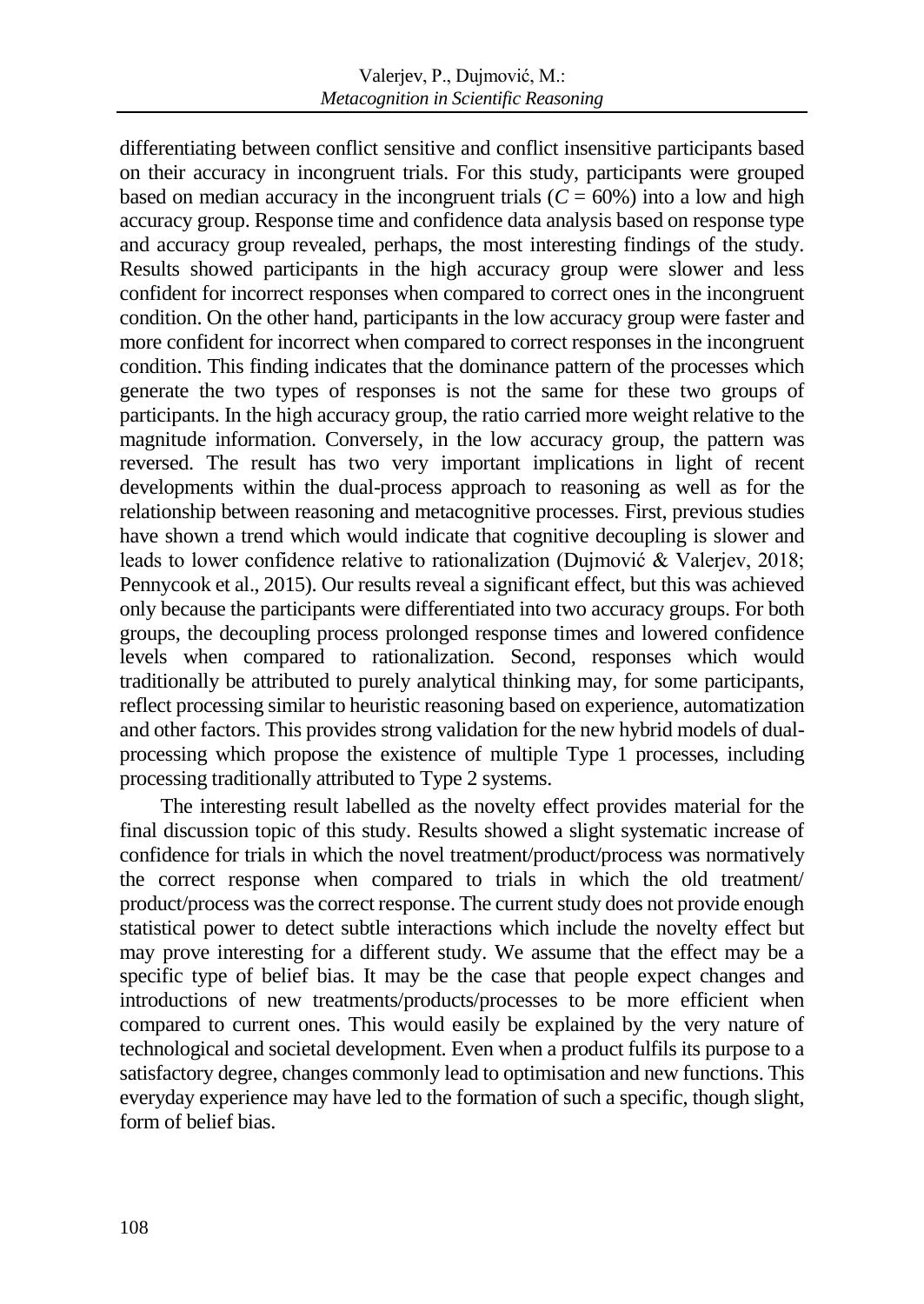While the study mostly confirmed expectations, the noticeable absence of certain effects and interactions when trends do exist can be attributed to methodological issues. First, there was no pre-study to determine whether the scenarios were balanced and completely devoid of prior belief bias which could have interacted with the main experimental manipulations on some but not all trials. Second, there were only ten trials per experimental condition which in turn probably lead to lower power to detect differences between the two experiments, and especially when analysing differences depending on response type. Additional experimental control and an expanded set, as well as a larger sample, would be recommended for further use of the task with the same paradigm as developed in this study.

To summarize, the current study provided strong evidence for the effect of conflict on response times and metacognitive judgments in a modified covariation detection task which tests aspects of scientific reasoning. The main experimental manipulation exploited a known bias towards magnitudes in probabilistic reasoning to induce conflict, which in turn lowered accuracy, prolonged responses and lowered confidence when compared to a congruent version of the task. Furthermore, crossexperimental analyses revealed that increasing the ratio extremity led to faster responses for correct congruent and correct incongruent responses, and higher confidence only for correct congruent responses. Finally, findings show that there are large individual differences in the relative strength of the Type 1 processes which generated responses in the task. When these differences are included into the statistical analysis, a strong pattern of results show that cognitive decoupling has a greater impact on both response times and metacognitive judgments relative to rationalization. The modified covariation detection task may prove to be a valuable tool for meta-reasoning research in the future since it allows manipulations of multiple factors which influence reasoning processes. Scientific reasoning represents everyday thinking and reasoning to a higher degree, compared to other, more artificial, aspects and tasks within reasoning research. For this reason, it should be incorporated and studied in greater detail from a meta-reasoning perspective.

#### **References**

- Ackerman, R., & Thompson, V. A. (2015). Meta-reasoning: What can we learn from metamemory? In A. Feeney & V. A. Thompson (Eds.), *Reasoning as memory* (pp. 164-182). New York: Psychology Press.
- Ackerman, R., & Thompson, V. A. (2017). Meta-reasoning: Monitoring and control of thinking and reasoning. *Trends in Cognitive Sciences, 21*(8), 607-617. https://doi.org/ 10.1016/j.tics.2017.05.004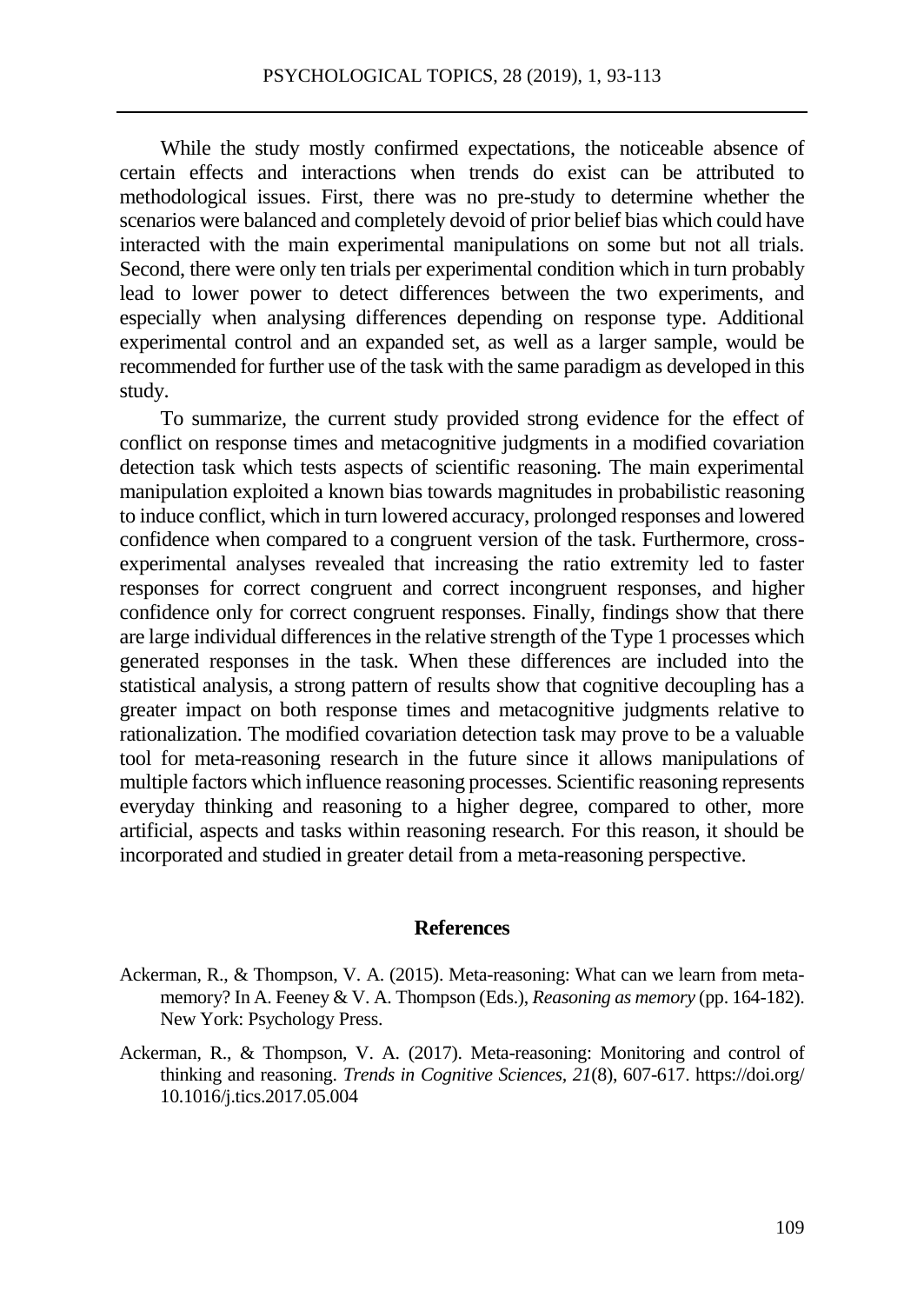- Ackerman, R., & Zalmanov, H. (2012). The persistence of the fluency-confidence association in problem solving. *Psychonomic Bulletin & Review, 19*, 1187-1192. https://doi.org/ 10.3758/s13423-012-0305-z
- Aczel, B., Szollosi, A., & Bago, B. (2016). Lax monitoring versus logical intuition: The determinants of confidence in conjunction fallacy. *Thinking & Reasoning, 22*(1), 99- 117. https://doi.org/10.1080/13546783.2015.1062801
- Bajšanski, I., Močibob, M., & Valerjev, P. (2014). Metacognitive judgments and syllogistic reasoning. *Psychological Topics, 23*(1), 143-165.
- Bialek, M., & De Neys, W. (2016). Conflict detection during moral decision-making: Evidence for deontic reasoners' utilitarian sensitivity. *Journal of Cognitive Psychology, 28*(5), 631-639. https://doi.org/10.1080/20445911.2016.1156118
- De Neys, W. (2012). Bias and conflict: A case for logical intuitions. *Perspectives on Psychological Science, 7*(1), 28-38. https://doi.org/10.1177%2F1745691611429354
- De Neys, W. (2014). Conflict detection, dual processes, and logical intuitions: Some clarifications. *Thinking & Reasoning, 20*(2), 169-187. https://doi.org/10.1080/ 13546783.2013.854725
- De Neys, W. (Ed.) (2018). *Dual process theory 2.0*. New York: Routledge.
- De Neys, W., & Glumicic, T. (2008). Conflict monitoring in dual process theories of thinking. *Cognition, 106*, 1248-1299. https://doi.org/10.1016/j.cognition.2007.06.002
- Dujmović, M., & Valerjev, P. (2018). The influence of conflict monitoring on meta-reasoning and response times in a base rate task. *Quarterly Journal of Experimental Psychology, 71*(12), 2548-2561. https://doi.org/10.1177%2F1747021817746924
- Evans, J. St. B. T., & Stanovich, K. E. (2013). Dual-process theories of higher cognition: Advancing the debate. *Perspectives on Psychological Science, 8*(3), 223-241. https://doi.org/10.1177/1745691612460685
- Fiedler, K., Kutzner, F., & Vogel, T. (2013). Pseudocontingencies: Logically unwarranted but smart inferences. *Current Directions in Psychological Science, 22*(4), 324-329. https://doi.org/10.1177/0963721413480171
- Frey, D., Johnson, E. D., & De Neys, W. (2018). Individual differences in conflict detection during reasoning. *Quarterly Journal of Experimental Psychology, 71*(5), 1188-1208. https://doi.org/10.1080/17470218.2017.1313283
- Fugelsang, J. A., & Thompson, V. A. (2003). A dual-process model of belief and evidence interactions in causal reasoning. *Memory & Cognition, 31*, 800-815. https://doi.org/ 10.3758/BF03196118
- Kao, S. F., & Wasserman, E. A. (1993). Assessment of an information integration account of contingency judgment with examination of subjective cell importance and method of information presentation. *Journal of Experimental Psychology: Learning, Memory, and Cognition, 19*(6), 1363-1386. http://doi.org/10.1037/0278-7393.19.6.1363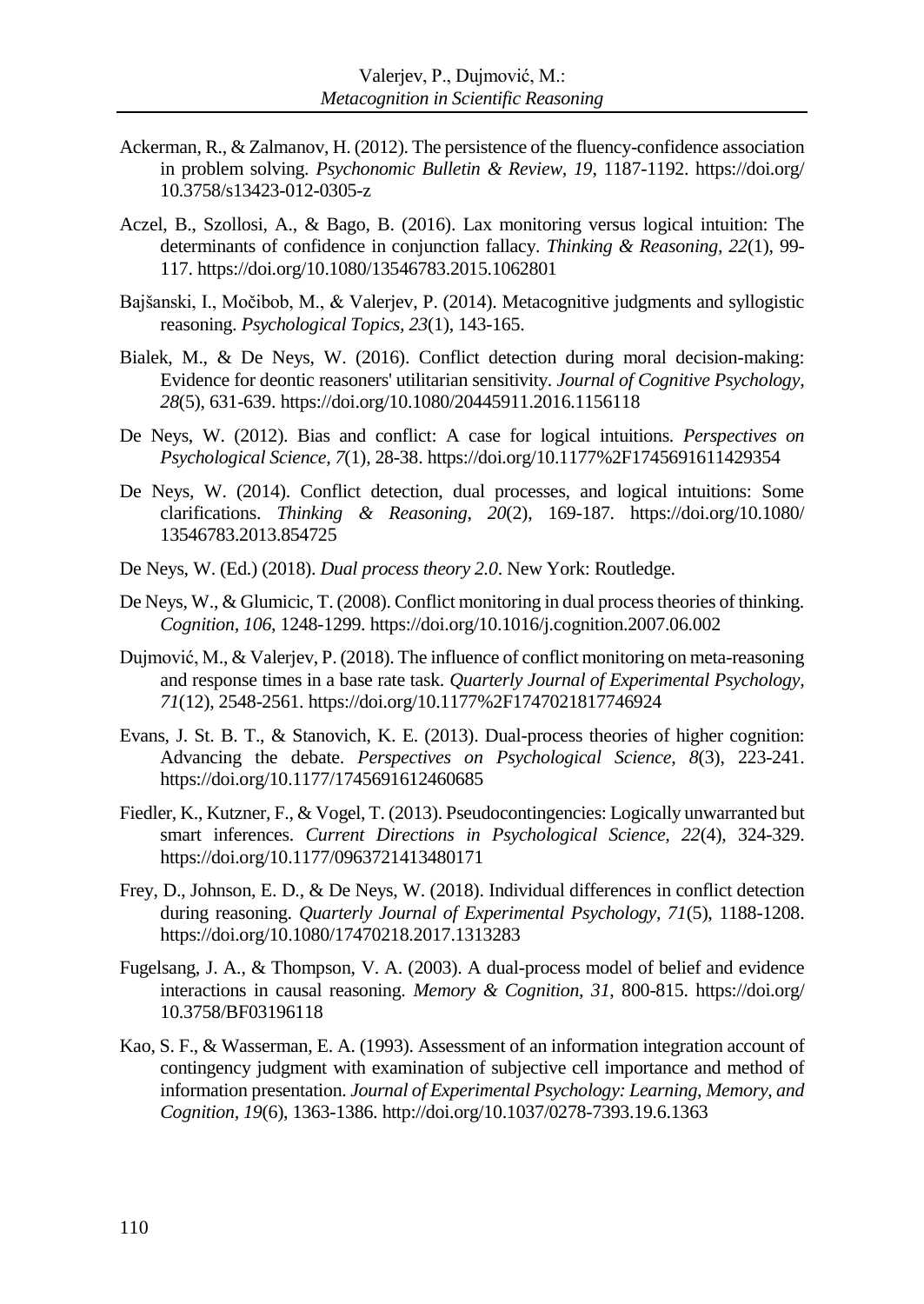- Kirkpatrick, L. A., & Epstein, S. (1992). Cognitive-experiential self-theory and subjective probability: Further evidence for two conceptual systems. *Journal of Personality and Social Psychology, 63*(4), 534-544. https://doi.org/10.1037/0022-3514.63.4.534
- Markovits, H., Thompson, V. A., & Brisson, J. (2015). Metacognition and abstract reasoning. *Memory & Cognition, 43*, 681-693. https://doi.org/10.3758/s13421-014-0488-9
- Mevel, K., Poirel, N., Rossi, S., Cassotti, M., Simon, G., Houdé, O., & De Neys, W. (2015). Bias detection: Response confidence evidence for conflict sensitivity in the ratio bias task. *Journal of Cognitive Psychology, 27*(2), 227-237. https://doi.org/10.1080/ 20445911.2014.986487
- Miller, D. T., Turnbull, W., & McFarland, C. (1989). When a coincidence is suspicious: The role of mental simulation. *Journal of Personality and Social Psychology, 57*(4), 581- 589. https://doi.org/10.1037/0022-3514.57.4.581
- Mullen, B., & Johnson, C. (1990). Distinctiveness-based illusory correlations and stereotyping: A meta-analytic integration. *British Journal of Social Psychology, 29,* 11- 27. https://doi.org/10.1111/j.2044-8309.1990.tb00883.x
- Nelson, T. O., & Narens, L. (1990). Metamemory: A theoretical framework and new findings. In G. Brower (Ed.), *The psychology of learning and motivation: Advances in research and theory* (Vol. 26, pp. 125-173). San Diego: Academic Press.
- Pennycook, G., Fugelsang, J. A., & Koehler, D. J. (2015). What makes us think? A threestage dual-process model of analytic engagement. *Cognitive Psychology, 80*, 34-72. https://doi.org/10.1016/j.cogpsych.2015.05.001
- Sa, W. C., West, R. F., & Stanovich, K. E. (1999). The domain specificity and generality of belief bias: Searching for a generalizable critical thinking skill. *Journal of Educational Psychology, 91*(3), 497-510. https://doi.org/10.1037/0022-0663.91.3.497
- Shynkaruk, J. M., & Thompson, V. A. (2006). Confidence and accuracy in deductive reasoning. *Memory & Cognition, 34*(3), 619-632. https://doi.org/10.3758/BF03193584
- Stanovich, K. E. (2009a). Distinguishing the reflective, algorithmic, and autonomous minds: Is it time for a tri-process theory? In K. Frankish & J. St. B. T. Evans (Eds.), *In two minds: Dual processes and beyond* (pp. 55-88). Oxford: Oxford University Press. https://doi.org/10.1093/acprof:oso/9780199230167.003.0003
- Stanovich, K. E. (2009b). *What intelligence tests miss: The psychology of rational thought*. New Haven: Yale University Press.
- Stanovich, K. E., & West, R. F. (1998a). Individual differences in rational thought. *Journal of Experimental Psychology: General, 127*(2), 161-188. http://dx.doi.org/10.1037/ 0096-3445.127.2.161
- Stanovich, K. E., & West, R. F. (1998b). Who uses base rates and P(D/~H)? An analysis of individual differences. *Memory & Cognition, 26*(1), 161-179. https://doi.org/10.3758/ BF03211379
- Stanovich, K. E., West, R. F., & Toplak, M. E. (2016). *The rationality quotient. Toward a Test of rational thinking*. Cambridge, MA: The MIT Press.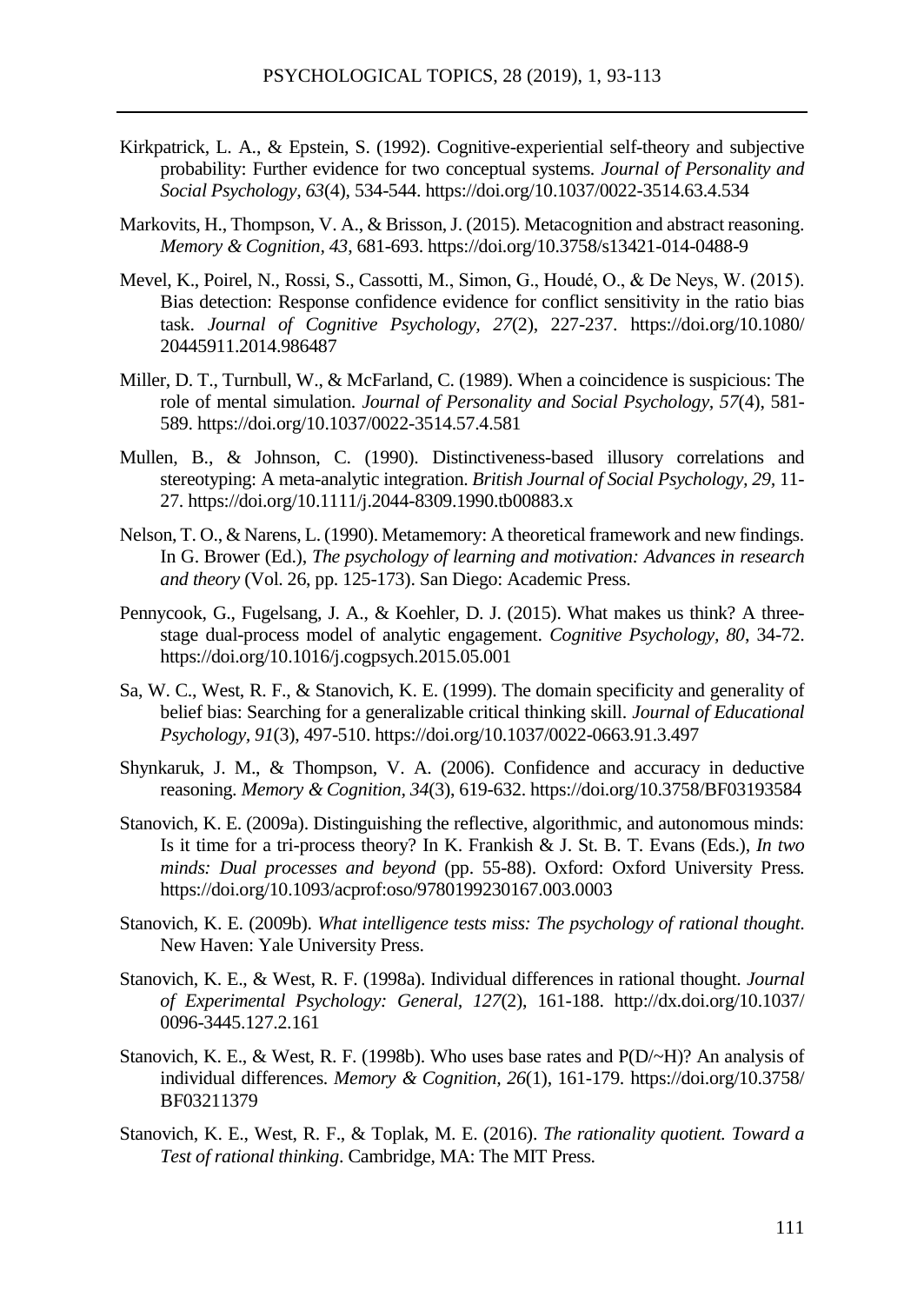- Thompson, V. A., Evans, J. St. B. T., & Campbell, J. I. D. (2013). Matching bias on the selection task: It's fast and feels good. *Thinking & Reasoning, 19*(3), 431-452. https://doi.org/10.1080/13546783.2013.820220
- Thompson, V. A., & Johnson, S. C. (2014). Conflict, metacognition, and analytic thinking. *Thinking & Reasoning, 20*(2), 215-244. https://doi.org/10.1080/13546783.2013.869763
- Thompson, V. A., & Morsanyi, K. (2012). Analytic thinking: Do you feel like it? *Mind & Society, 11*, 93-105. https://doi.org/10.1007/s11299-012-0100-6
- Thompson, V. A., Prowse Turner, J. A., & Pennycook, G. (2011). Intuition, reason, and metacognition. *Cognitive Psychology, 63*, 107-140. https://doi.org/10.1016/j.cogpsych. 2011.06.001
- Thompson, V. A., Prowse Turner, J. A., Pennycook, G., Ball, L. J., Brack, H., Ophir, Y., & Ackerman, R. (2013). The role of answer fluency and perceptual fluency as metacognitive cues for initiating analytic thinking. *Cognition, 128*, 237-251. https://doi.org/10.1016/j.cognition.2012.09.012
- Toplak, M. E., West, R. F., & Stanovich, K. E. (2011). The Cognitive Reflection Test as a predictor of performance on heuristics-and-biases tasks. *Memory & Cognition, 39*, 1275-1289. https://doi.org/10.3758/s13421-011-0104-1
- Toplak, M. E., West, F., & Stanovich, K. E. (2014). Assessing miserly information processing: An expansion of the Cognitive Reflection Test. *Thinking & Reasoning, 20*(2), 147- 168. https://doi.org/10.1080/13546783.2013.844729
- Valerjev, P., & Dujmović, M. (2017). Instruction type and believability influence on metareasoning in a base rate task. In: G. Gunzelmann, A. Howes, T. Tenbrink, & E. Davelaar (Eds.), *Proceedings of the 39th Annual Meeting of the Cognitive Science Society* (pp. 3429-3434). Austin, TX: Cognitive Science Society.
- Wason, P. C., & Evans, J. St. B. T. (1975). Dual processes in reasoning? *Cognition, 3*, 141- 154. http://dx.doi.org/10.1016/0010-0277(74)90017-1
- Wasserman, E. A., Dorner, W. W., & Kao, S. F. (1990). Contributions of specific cell information to judgments of interevent contingency*. Journal of Experimental Psychology: Learning, Memory, and Cognition, 16*(3), 509-521. http://doi.org/10.1037/ 0278-7393.16.3.509
- West, R. F., Toplak, M. E., & Stanovich, K. E. (2008). Heuristics and biases as measures of critical thinking: Associations with cognitive ability and thinking dispositions. *Journal of Educational Psychology, 100*(4), 930-941. http://doi.org/10.1037/a0012842

Received: October 14, 2018